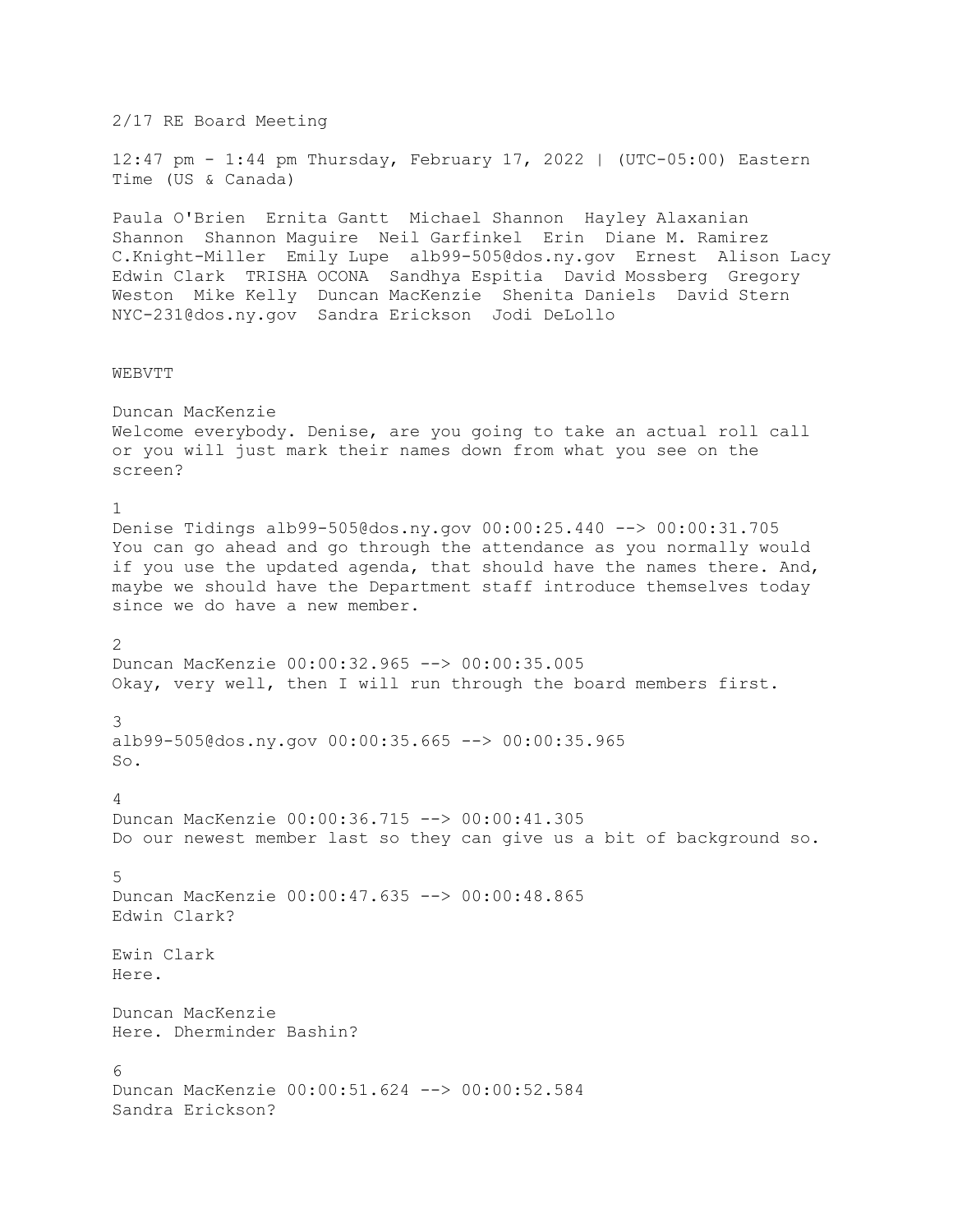7 Sandra Erickson 00:00:54.054 --> 00:00:54.384 Here. 8 Duncan MacKenzie 00:00:55.974 --> 00:00:56.934 Gregory Weston? 9 Duncan MacKenzie 00:00:59.785 --> 00:01:02.185 Think Greg's camera is not on, but he's here with us. 10 Denise Tidings alb99-505@dos.ny.gov 00:01:02.635 --> 00:01:03.175 Yep. Duncan MacKenzie Neil Garfinkel? 11 Neil Garfinkel 00:01:04.975 --> 00:01:05.455 Here. 12 Duncan MacKenzie 00:01:07.105 --> 00:01:12.805 Dale Burnett, here? Diane Ramirez? 13 Diane M. Ramirez 00:01:13.525 --> 00:01:14.035 Here. 14 Duncan MacKenzie 00:01:15.685 --> 00:01:16.945 Trisha Ocona Francis? 15 Duncan MacKenzie 00:01:19.794 --> 00:01:20.694 And, Dave Dworkin? 16 Duncan MacKenzie 00:01:23.365 --> 00:01:32.095 And then we have joining us today for the first time, and I'm going to mispronounce your name so I'm going to apologize in advance and you can correct me afterwards, Sandhya Espitia. You're muted. Denise Tidings We can hear you.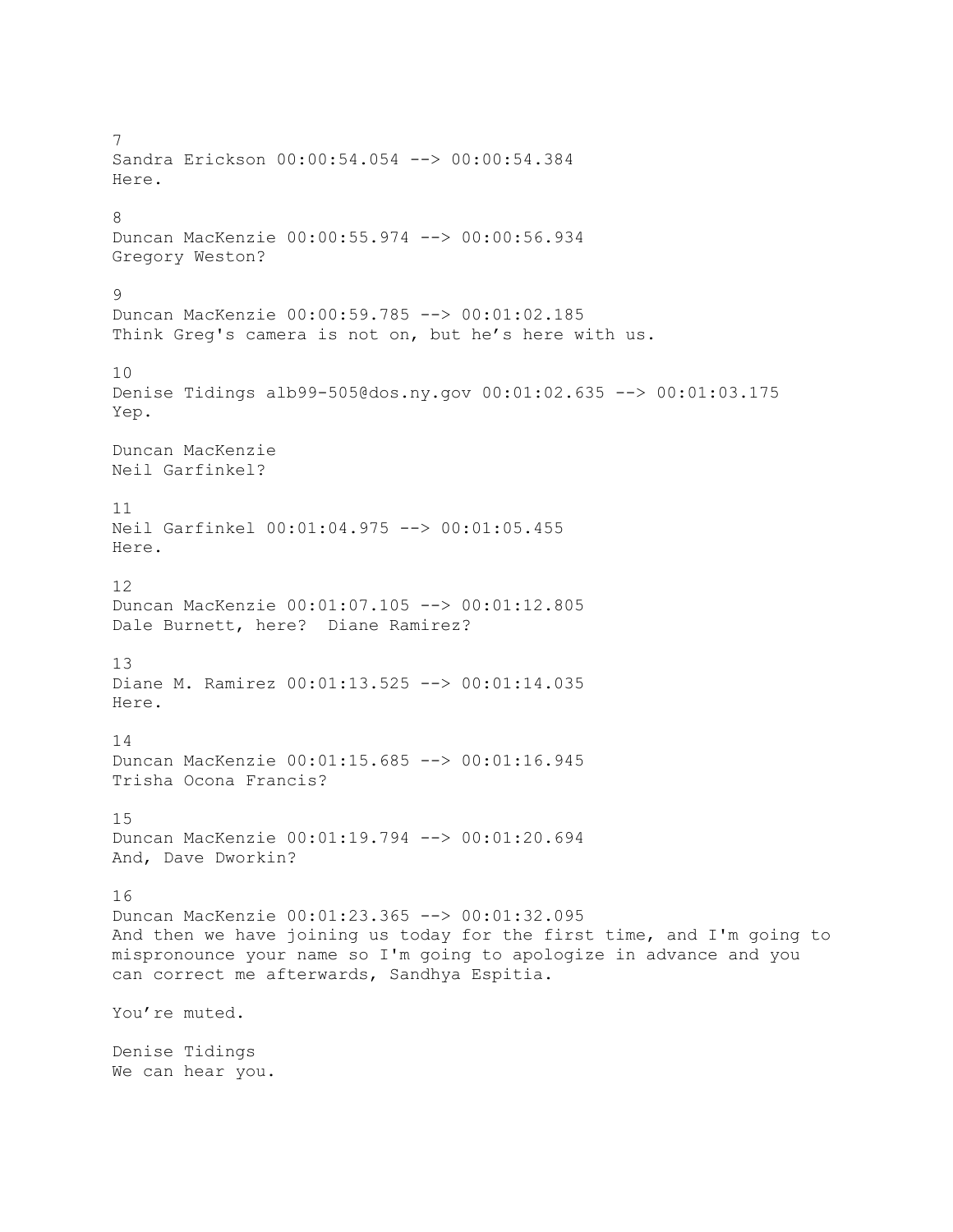17 John Goldman alb99-505@dos.ny.gov 00:01:43.155 --> 00:01:48.495 No, no I think the new member is muted. 18 Denise Tidings alb99-505@dos.ny.gov 00:01:49.904 --> 00:01:50.114 I just heard her. She said I think I am muted. 19 John Goldman alb99-505@dos.ny.gov 00:01:50.744 --> 00:01:56.264 No, I think it was one of the other members that Denise Tidings Oh, okay. I thought she said that.  $20$ Duncan MacKenzie 00:01:59.924 --> 00:02:00.674 Still muted? 21 John Goldman alb99-505@dos.ny.gov 00:02:00.674 --> 00:02:05.474 Duncan, I think she's muted. If you can, if she can hear us, if you can let her know. 22 Duncan MacKenzie 00:02:06.404 --> 00:02:06.764 Up. 23 Sandhya Espitia 00:02:07.725 --> 00:02:11.295 I can hear everybody, but can you guys hear me? 24 alb99-505@dos.ny.gov 00:02:11.355 --> 00:02:12.615 Oh, there you are yeah. Yeah. 25 Sandhya Espitia 00:02:12.975 --> 00:02:14.115 Great, thank you. 26 Duncan MacKenzie 00:02:14.325 --> 00:02:15.585 Was I close with your name or no? 27 Jodi DeLollo 00:02:15.585 --> 00:02:16.065 No. 28 Sandhya Espitia 00:02:16.965 --> 00:02:19.635 It is Sandhya, so you were very close.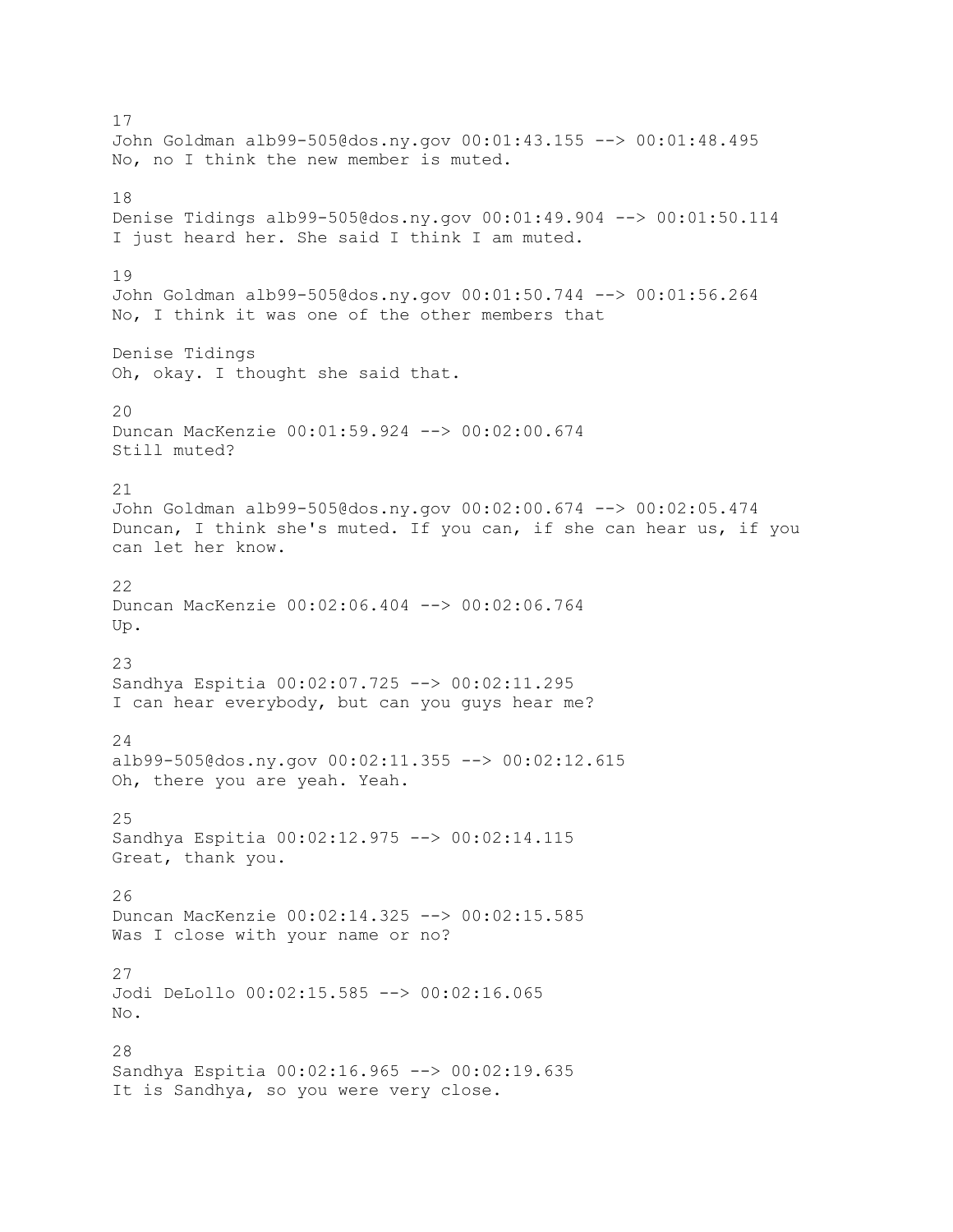29 NYC-231@dos.ny.gov 00:02:20.925 --> 00:02:21.435 Um. 30 Sandhya Espitia 00:02:21.435 --> 00:02:22.155 I'm having trouble 31 Sandhya Espitia 00:02:22.425 --> 00:02:23.115 With my camera here, so 32 Jodi DeLollo 00:02:23.115 --> 00:02:23.445 So. 33 Sandhya Espitia 00:02:23.475 --> 00:02:28.815 Hopefully, I will be able to fix that throughout the meeting, but good afternoon and 34 Sandhya Espitia 00:02:28.845 --> 00:02:49.965 Thank you everyone, it is great to meet you. My name is Sandhya Espitia. I am the Chief Operating Officer of REBNY here in New York City. I have served the real estate industry for over a decade, always on the trade association side of the business. Prior to joining REBNY, I worked as Global VP at 35 Sandhya Espitia 00:02:50.024 --> 00:02:55.994 ICSC here in New York City, which is the trade association for retail real estate. 36 NYC-231@dos.ny.gov 00:02:56.054 --> 00:02:56.294 Hey. 37 Sandhya Espitia 00:02:56.294 --> 00:02:56.564 Right. 38 Sandhya Espitia 00:02:56.714 --> 00:03:10.994 At the time I served about 60,000 members, developers, investors, and brokers in five different continents. So, I joined ICSC about ten years ago and then I joined REBNY about five years ago.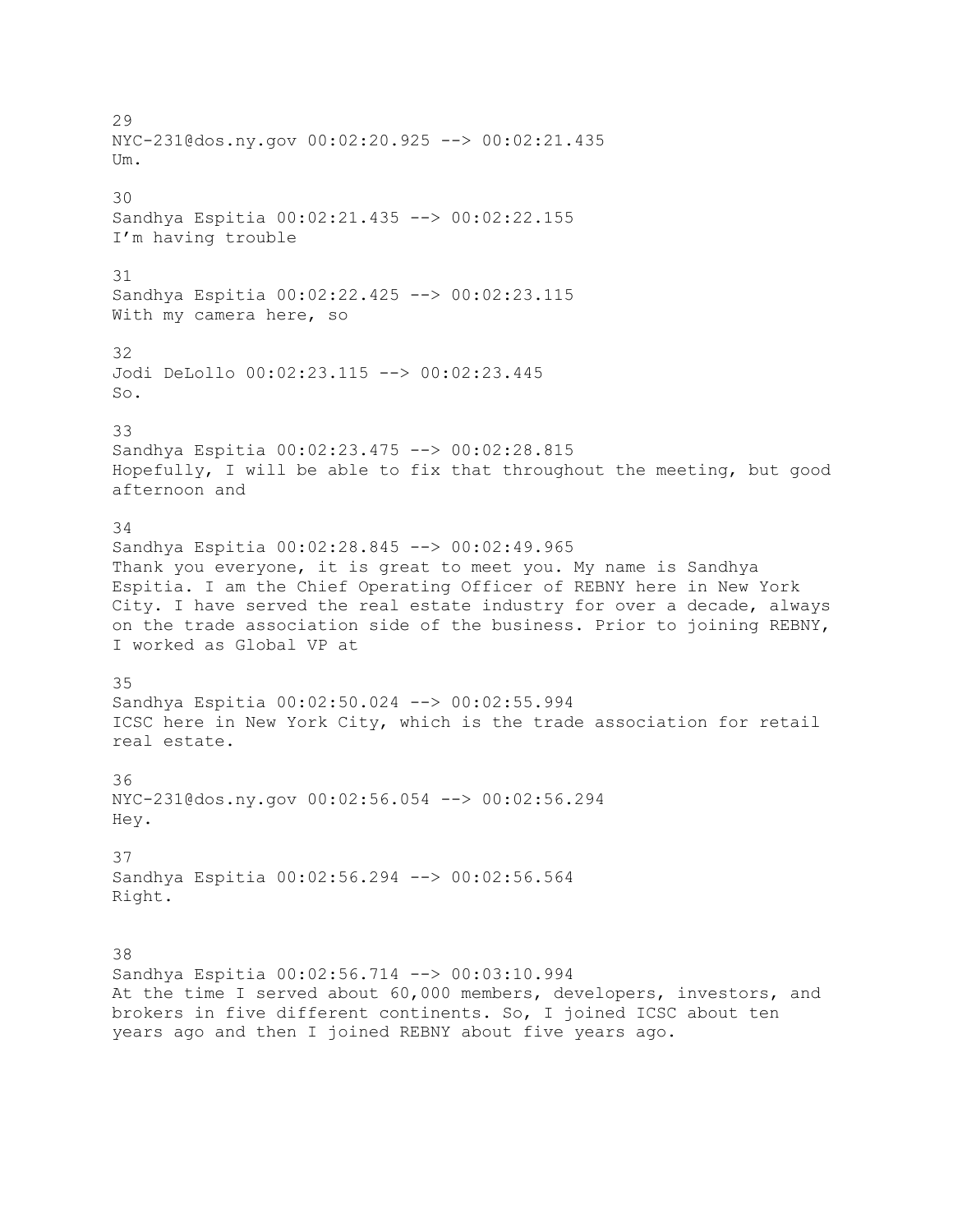39 Sandhya Espitia 00:03:13.660 --> 00:03:17.495 And today I oversee 15,000 members, and all the programs and services that we have in place for them. 40 Jodi DeLollo 00:03:17.495 --> 00:03:17.915 41 Sandhya Espitia 00:03:18.245 --> 00:03:34.775 Here in New York City. Today we're 100% focused on the launch of City Snap, which will be the first consumer site developed by the industry, and for the industry, and we're all about democratizing data, consumer transparency and, of course, compliance with fair housing 42 NYC-231@dos.ny.gov 00:03:35.104 --> 00:03:35.704 43 Sandhya Espitia 00:03:36.094 --> 00:03:48.094 and advertising laws. I'm thrilled to be here. I'm happy to be a part of this Board, and I truly look forward to serving the people of New York, and all the licensees that contribute to our 44 alb99-505@dos.ny.gov 00:03:48.124 --> 00:03:48.694 All right. 45 Sandhya Espitia 00:03:48.694 --> 00:03:49.804 So, thank you. 46 Duncan MacKenzie 00:03:50.974 --> 00:03:55.894 Well, thank you and welcome. All right. Moving along with our agenda. You all received the November minutes. 47 Duncan MacKenzie 00:03:57.334 --> 00:03:58.144 Does anyone have any corrections? 48 Denise Tidings alb99-505@dos.ny.gov 00:03:58.144 --> 00:03:58.924 Corrections? 49 Duncan MacKenzie 00:04:02.674 --> 00:04:04.054 All right, hearing none and seeing none, the minutes are approved as delivered to you. Now, moving to Department and subcommittee reports, the first one is the enforcement report with John Goldman.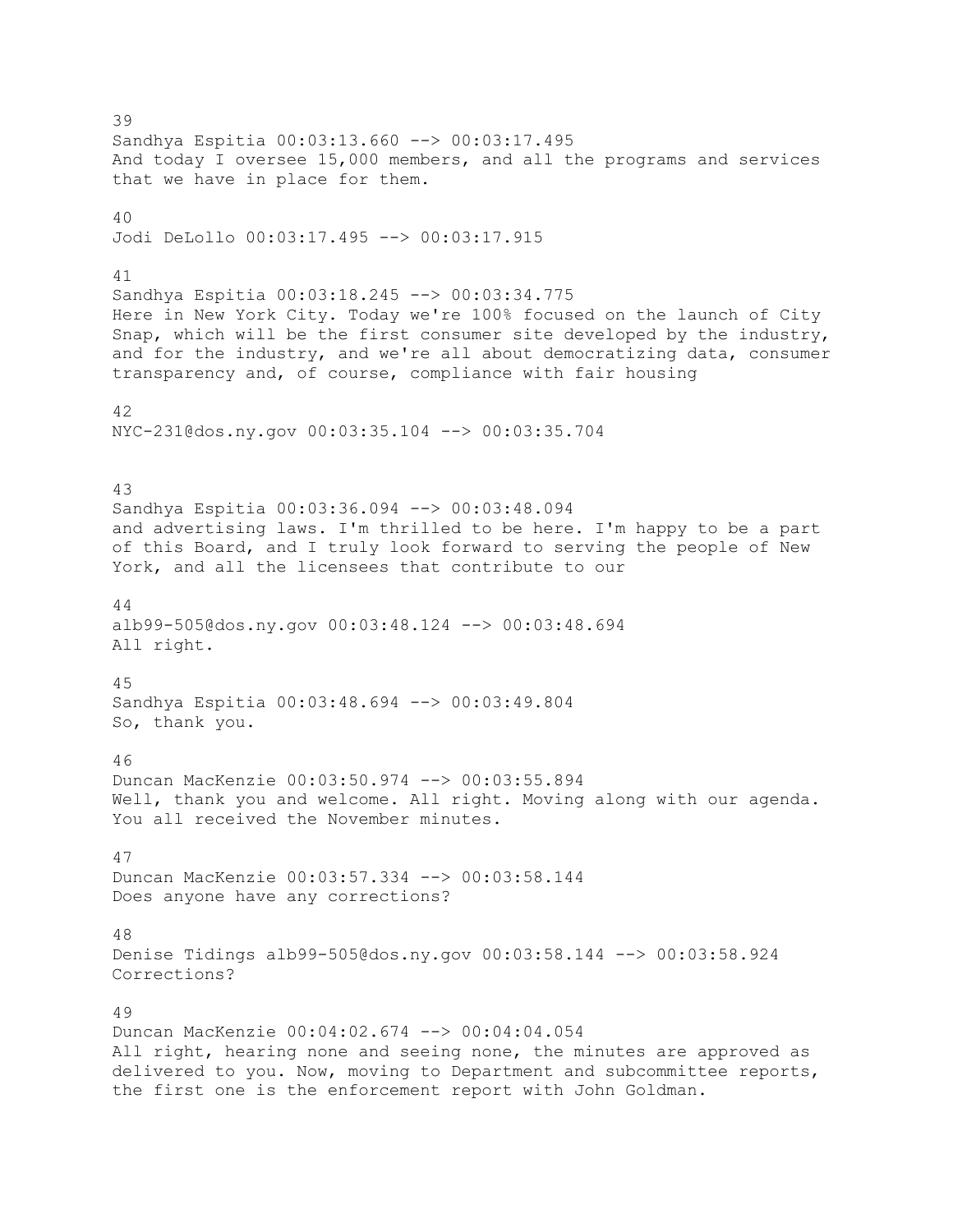John Goldman Okay, did we need to identify the staff here, Denise, no? 50 Duncan MacKenzie 00:04:20.674 --> 00:04:21.515 Yeah, why don't you? That would be great. 51 Denise Tidings alb99-505@dos.ny.gov 00:04:21.965 --> 00:04:24.605 Yeah, do you want to? 52 Denise Tidings alb99-505@dos.ny.gov 00:04:26.194 --> 00:04:35.074 And, Jodi, do you want to introduce yourself first and then Dave? And, is there anyone else? Emily and Shannon didn't introduce themselves. 53 Jodi DeLollo 00:04:36.514 --> 00:04:42.634 Sure, I'm Jodi DeLollo. I'm the Director of the Division of Licensing Services. Good afternoon, everyone, and welcome. 54 David Mossberg 00:04:45.604 --> 00:04:47.104 Hi, I'm Dave Mossberg. 55 David Mossberg 00:04:47.134 --> 00:04:50.164 I am the Program Attorney for the Division of Licensing. 56 Trisha Ocona 00:04:54.425 --> 00:04:56.735 Tricia Ocona, board member. Good morning. 57 Duncan MacKenzie 00:04:59.465 --> 00:04:59.945 Good morning. 58 Denise Tidings alb99-505@dos.ny.gov 00:04:59.975 --> 00:05:05.015 Okay, great. We're just going through Departmental staff. 59 Jodi DeLollo 00:05:06.065 --> 00:05:08.015 We have Alison Lacy. Alison? 60 Alison Lacy 00:05:11.135 --> 00:05:16.595 Hello, my name is Alison Lacy and I'm a Senior Licensing Examination Specialist.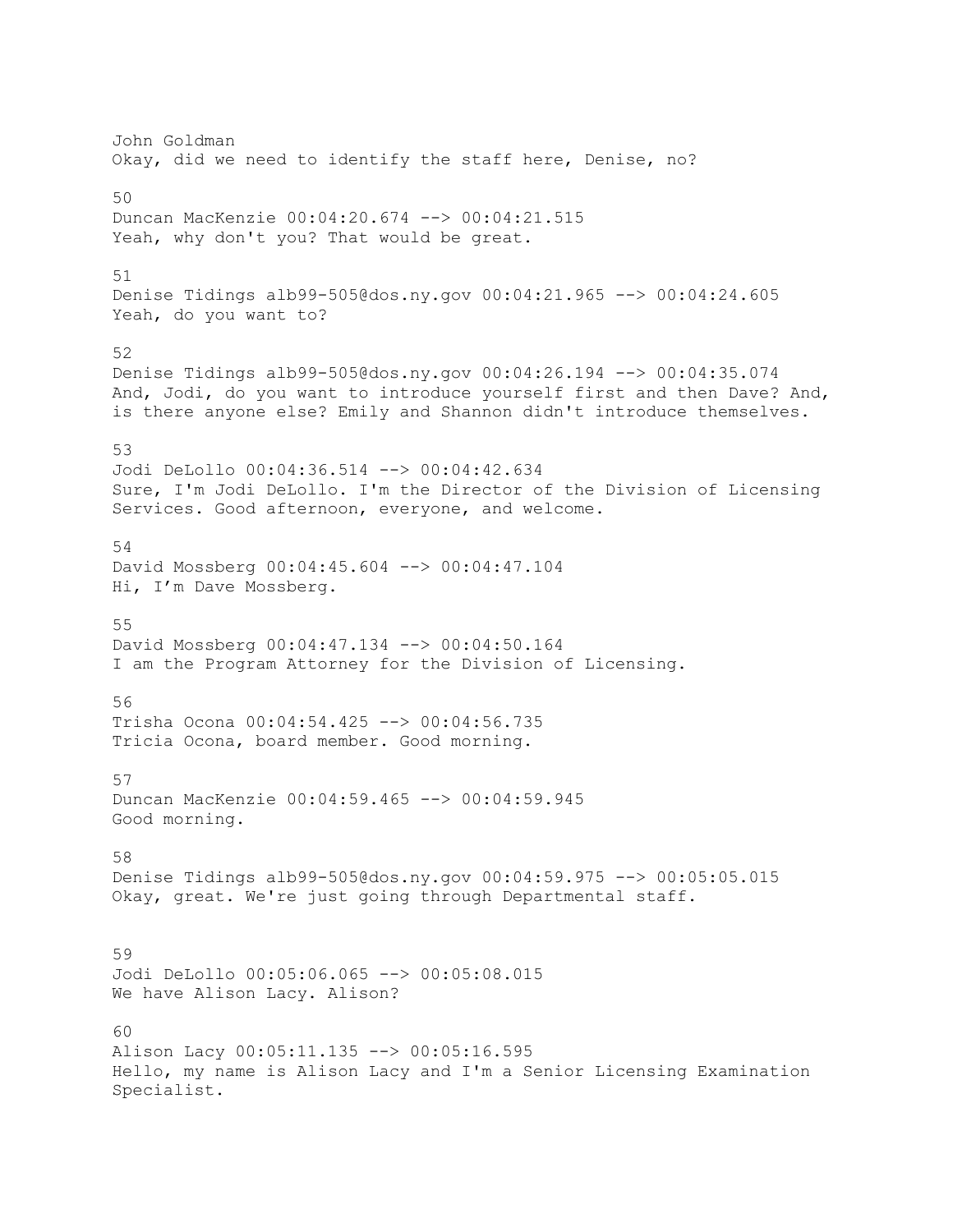61 Jodi DeLollo 00:05:18.455 --> 00:05:19.565 We have Emily Lupe. 62 Emily Lupe 00:05:20.735 --> 00:05:27.125 Good afternoon, this is Emily Lupe. I work with the Processing Unit as an Associate License Examination Specialist. 63 Jodi DeLollo 00:05:28.865 --> 00:05:30.095 We have Ernest Delaney. 64 Duncan MacKenzie 00:05:33.844 --> 00:05:35.854 Do you have everybody in Albany identified? 65 Denise Tidings alb99-505@dos.ny.gov 00:05:38.284 --> 00:05:46.924 Just online we have Ernita and Ernest from our New York City office. Um, and we have Paula Brian. 66 Paula O'Brien 00:05:47.944 --> 00:05:48.364 All right. 67 Paula O'Brien 00:05:49.564 --> 00:06:01.804 Yes, this is Paula. I'm the Director of the Division of Consumer Protection. We are a separate division in the Department of State and our role is to serve as the consumer voice on the Board. 68s Ernita Gantt 00:06:03.454 --> 00:06:10.204 Yes, and good afternoon. My name is Ernita Gantt and I'm Chief Investigator with the Division of Licensing 69 Ernita Gantt 00:06:10.299 --> 00:06:12.934 Services. Thank you. 70 alb99-505@dos.ny.gov 00:06:14.944 --> 00:06:19.864 Denise Tidings Um, okay, and then if we have everyone there. I'm Denise Tidings. 71 Jodi DeLollo 00:06:19.864 --> 00:06:20.404 Shannon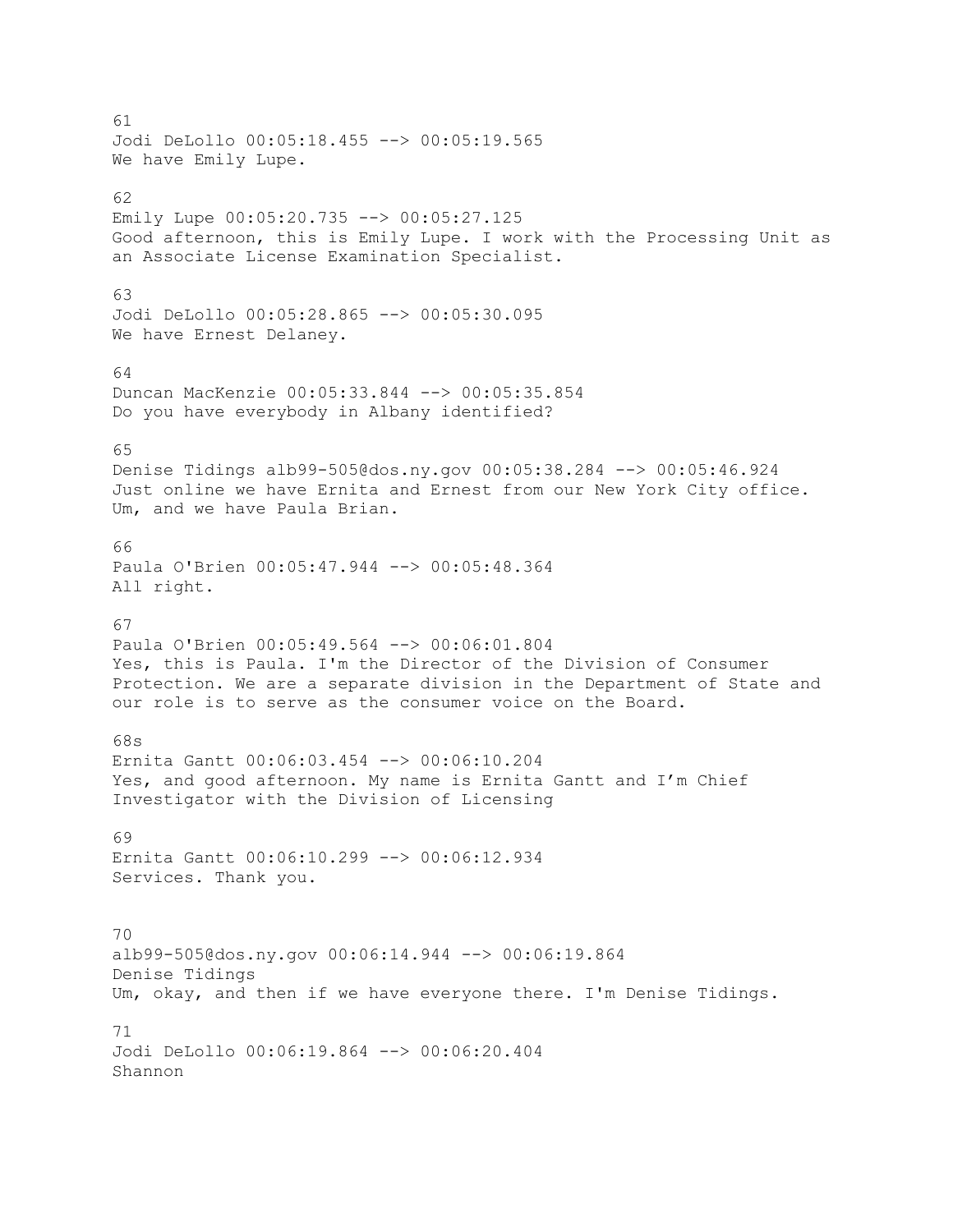72 Denise Tidings alb99-505@dos.ny.gov 00:06:23.194 --> 00:06:26.584 Oh sorry, Shannon. Go ahead, Shannon. 73 Shannon Maguire 00:06:27.634 --> 00:06:35.194 Hi, this is Shannon Maguire. I'm an Associate Licenses Exam Specialist. I'm working with the examination and education. Thank you. 74 Denise Tidings alb99-505@dos.ny.gov 00:06:39.005 --> 00:06:40.085 Denise Tidings Okay, anyone else? 75 Denise Tidings alb99-505@dos.ny.gov 00:06:42.754 --> 00:07:01.984 Okay, then we'll go around the table here. I'll start. Um, I'm Denise Tidings. I'm a Senior Licensed Examination Specialist for the Division, and, also, the Board Coordinator for Licensing Services. Marcella Rose My name is Marcella Rose and I'm a Senior License Examination Specialist with the Division of Licensing Services. 76 John Goldman alb99-505@dos.ny.gov 00:07:03.934 --> 00:07:25.024 Hi, my name is John Goldman. I'm the Supervisor of Licensing Services. I also serve as the Deputy Chief Investigator under Chief Gantt. Ernest Delaney, who didn't speak up, I believe. He is my counterpart Downstate. Craig Evans I'm Craig Evans. I'm an investigator for the Department of State. Jenna Berschwinger I'm Jenna Berschwinger. I'm also an investigator for the Division of Licensing. Laura VanEpp I'm an investigator for the Division of Licensing. 77 Duncan MacKenzie 00:07:35.435 --> 00:07:37.355 Ed Clark has joined us as well. 78 Duncan MacKenzie 00:07:41.885 --> 00:07:45.455 All right, I think everybody is introduced. John, go ahead with your report.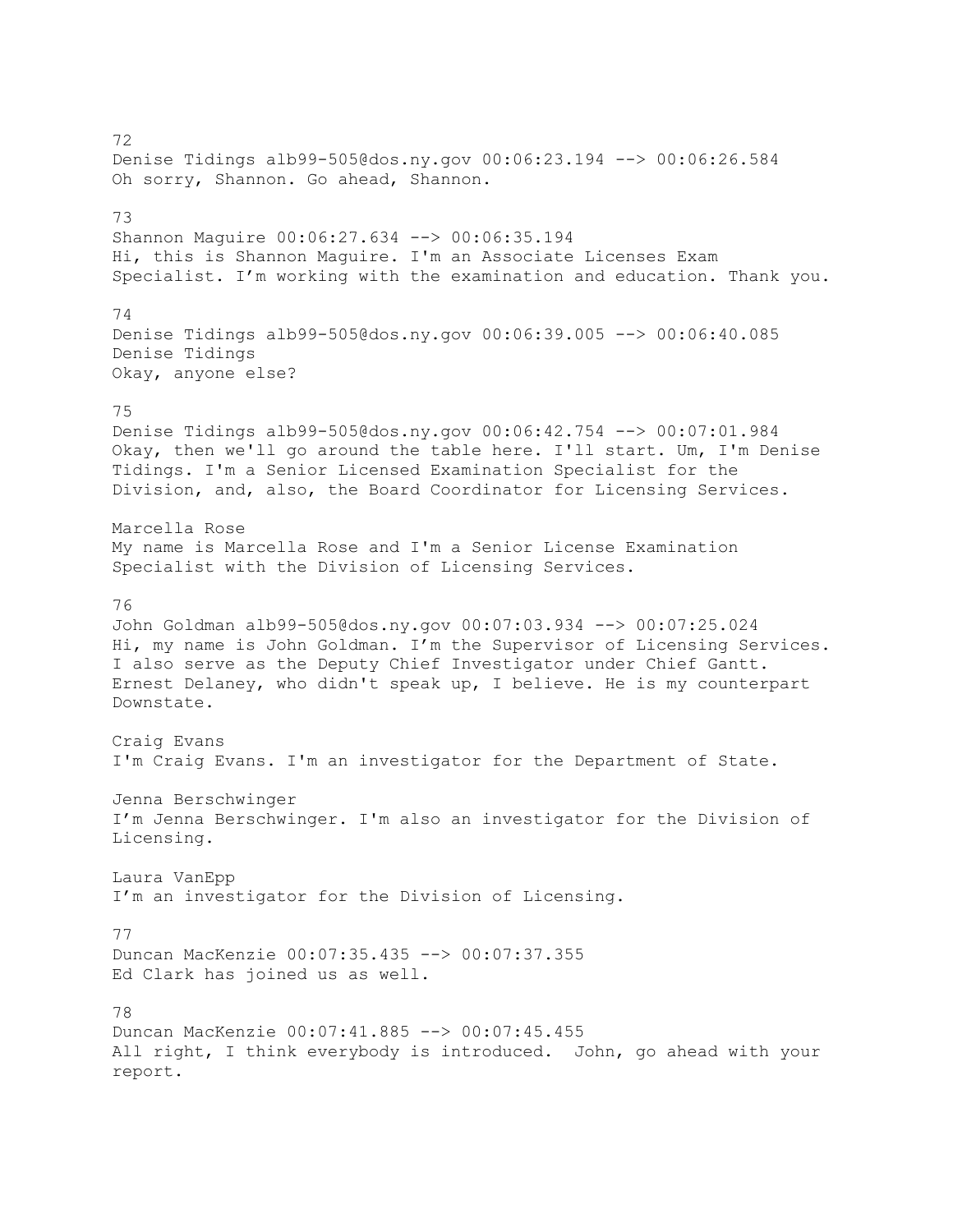John Goldman alb99-505@dos.ny.gov 00:07:46.625 --> 00:08:00.725 Okay, the enforcement report that I prepared for you is kind of in two components. I'm going to first, kind of give you some statistics on complaints received since the last meeting, which I have as November 18<sup>th</sup> of '21. So, this is 80 John Goldman alb99-505@dos.ny.gov 00:08:00.730 --> 00:08:17.045 November 19<sup>th</sup> '21 through yesterday was when these numbers were prepared. The second component is, um, I was asked to talk a little bit about the Newsday cases, which I think most of us are somewhat familiar with, and the progression of those cases through the Department's 81 Jodi DeLollo 00:08:17.405 --> 00:08:18.215 Uh, uh 82 John Goldman alb99-505@dos.ny.gov 00:08:18.425 --> 00:08:20.735 Uh, enforcement and hearing process. 83 John Goldman alb99-505@dos.ny.gov 00:08:22.475 --> 00:08:33.034 As far as statistics are concerned, uh, the, uh, the time period is a little bit less than three months from November 19th to yesterday. Um, we have opened 80 enforcement 84 Ernita Gantt 00:08:33.065 --> 00:08:33.695 And for. 85 John Goldman alb99-505@dos.ny.gov 00:08:33.695 --> 00:08:43.025 Cases, 80, um, those are comprised of both complaint-based investigations as well as state-initiated investigations. In that same 86 John Goldman alb99-505@dos.ny.gov 00:08:43.029 --> 00:09:04.174 time period, we've completed 111 investigations. Um, 12 of those have been referred for administrative hearing, um, for the significant, uh, degrees of malpractice or, at least the investigation led us to believe there was significant malpractice warranting a hearing. 87 John Goldman alb99-505@dos.ny.gov 00:09:04.179 --> 00:09:25.324 Uh, money issues, money being misappropriated, et cetera, fair housing

violations, criminal charges, uh, convictions, et cetera. Um, we, um, we otherwise closed 99 cases again in a three-month period. I'll just give you a breakdown as to how.

# 79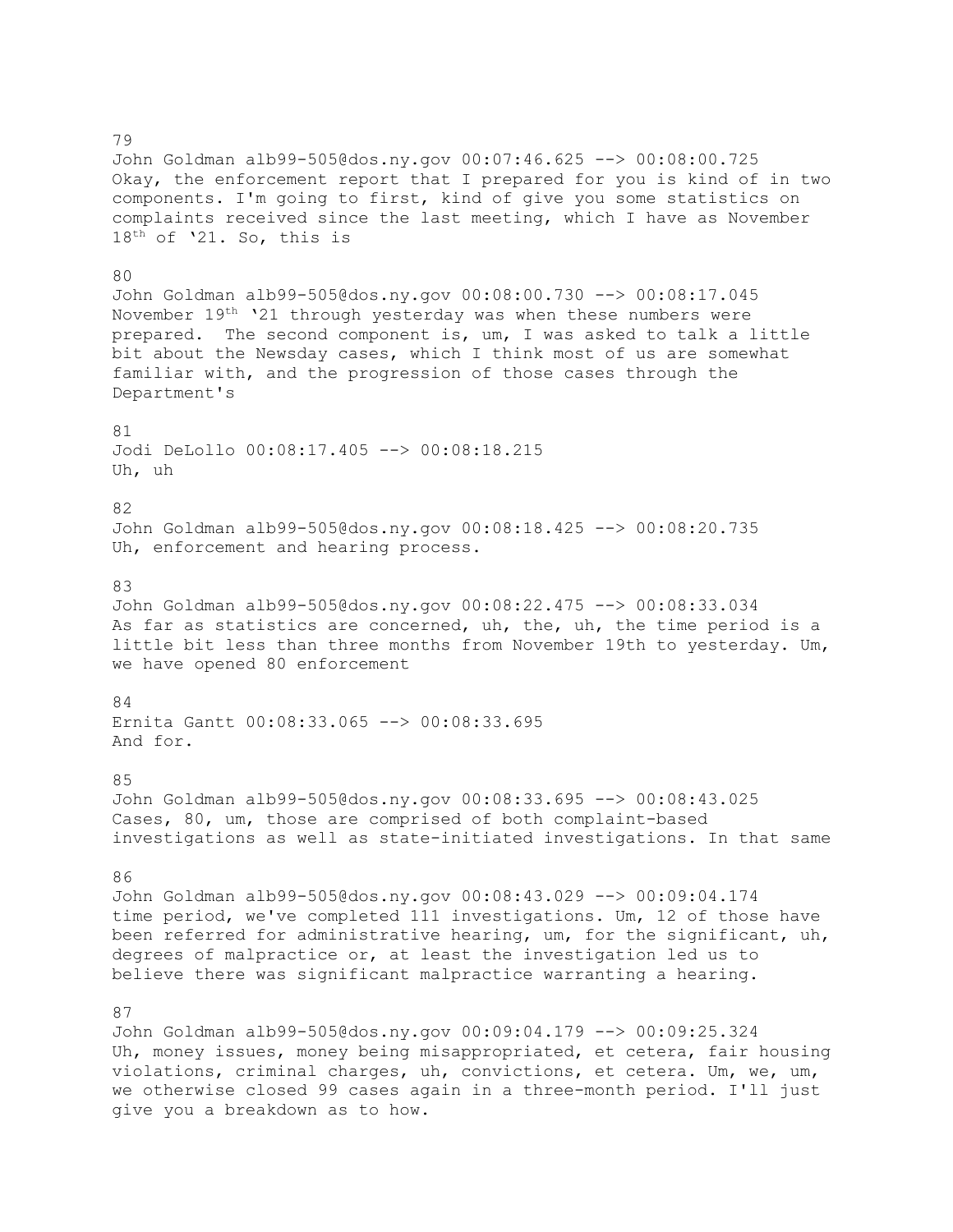those were closed, uh, 24 of those 99 were closed as instruct resolved or warning. Um, as I, I'm not certain whether the members know but, of course, uh, you know, we assess our cases at completion of investigation and make a determination whether they warrant, uh, involvement of our 89 John Goldman alb99-505@dos.ny.gov 00:09:46.480 --> 00:10:07.625 Legal staff and hearings. There are other instances where we issue letters of reprimand and warning and educate the industry if we feel that's appropriate. Um, eight of those cases were closed with a hold, uh, by that what I mean is the license was expired. It's a relatively minor violation. We were not able to get any resolution from the licensee  $90$ John Goldman alb99-505@dos.ny.gov 00:10:07.629 --> 00:10:28.774 they, uh, we're expired, uh, contact was unable to be made, et cetera, but because their licenses expired, we put a hold on their record, which amounts to an attempt. But, when they renew the license, it gives us the opportunity to complete that process and address that issue that we were not able to resolve with them, uh, because of a lack of communication. 91 Jodi DeLollo 00:10:28.779 --> 00:10:29.109 Page. 92 John Goldman alb99-505@dos.ny.gov 00:10:29.764 --> 00:10:49.924 Five of the cases were deemed to be civil in nature, that it was more appropriate for the matter to be resolved in the civil courts. Um, 34 of the cases were marked. There's a couple of different categories

John Goldman alb99-505@dos.ny.gov 00:09:25.354 --> 00:09:46.474

#### 93

John Goldman alb99-505@dos.ny.gov 00:10:49.954 --> 00:11:11.074 for themselves. We felt the, uh, the investigation, uh, did not warrant any action in essence. And, so we closed those 34. We had 13 that were withdrawn, meaning the complainant for any number of different reasons did not want us to pursue the investigation after they filed it. Uh, we had ten that were abandoned, meaning the complainant

that run similar in terms of what they mean: no violation, no merit,

no jurisdiction, insufficient evidence--they kind of all speak

### 94

John Goldman alb99-505@dos.ny.gov 00:11:11.104 --> 00:11:32.224 was not cooperative--did not supply the information we needed, was not, uh, you know, communicating with us so the case was closed as

## 88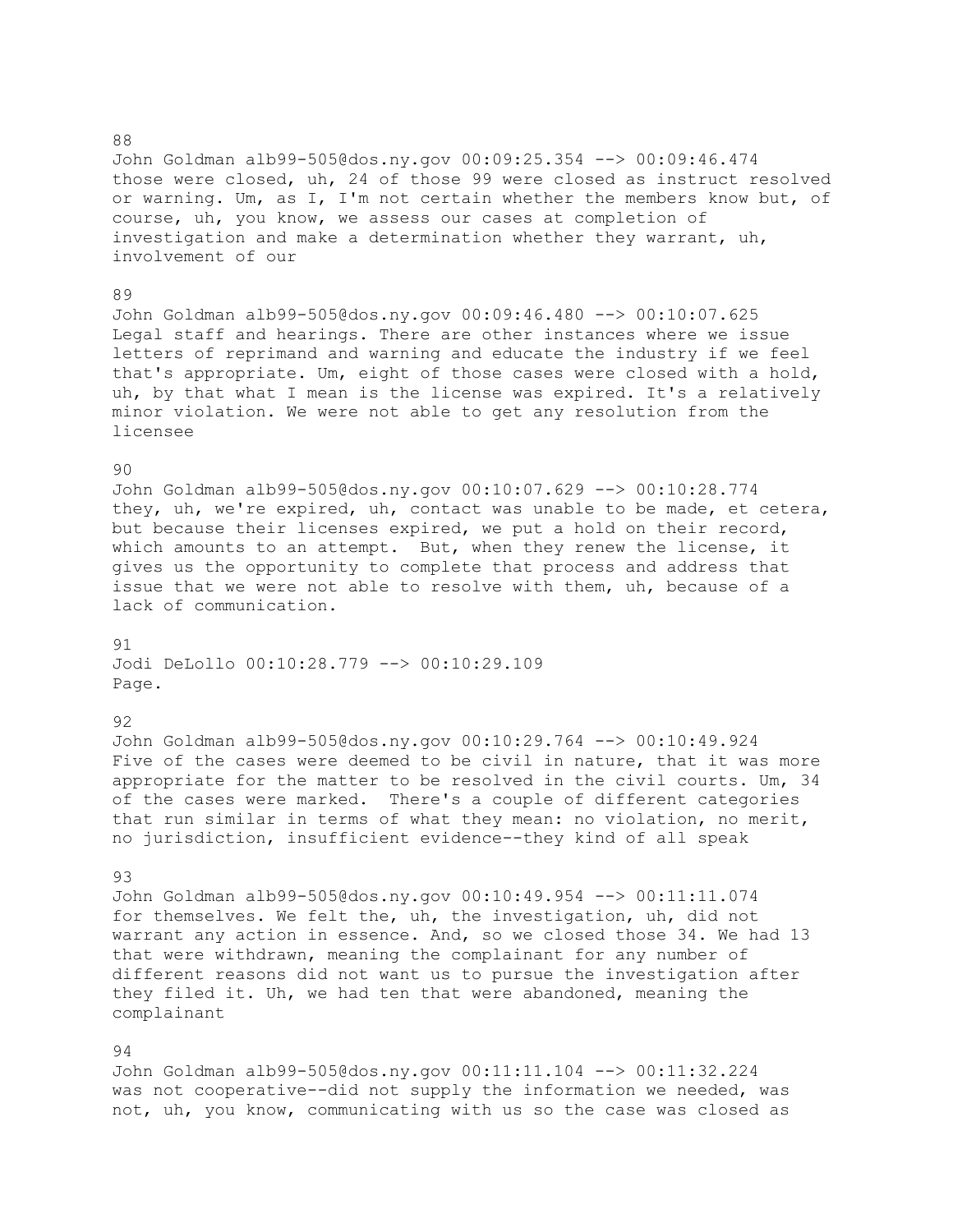abandoned. Two were marked as duplicates--speaks for itself. Sometimes we have complainants that, uh, repeat themselves. They'll file a complaint more than once, and we identified two of those. And then we have three that were closed

### 95

John Goldman alb99-505@dos.ny.gov 00:11:32.254 --> 00:11:53.374 for marked other, which is a, a variety of different, uh, dispositions that are kind of odd or unusual but that's what makes up the 99 that were closed. And those are the statistics with time periods since the last meeting. Um, as far as the new state cases are concerned.

#### 96

John Goldman alb99-505@dos.ny.gov 00:11:53.380 --> 00:12:14.075 Um, we have had, uh, in excess of a dozen, uh, dispositions, um, on the individuals named in the Newsday, expose. We have had several licensed suspensions and several replications.

## 97

John Goldman alb99-505@dos.ny.gov 00:12:15.245 --> 00:12:35.675 I was asked to mention that the first case that was, uh, came out where there was a disposition on the case, um, in which the judge felt that the state did not meet their burden. We, we appealed and successfully appealed in that case, resulting in a suspension. Um, it was somewhat

## 98

John Goldman alb99-505@dos.ny.gov 00:12:35.704 --> 00:12:56.824 widely circulated in the media, that the first case that came out, uh, was dismissed, and we thought it was worth mentioning that we appealed that decision. We disagreed with that outcome and were successful in our appeal and obtain the suspension of the licensee name. I will, um, I will mention to everybody that, uh,

#### 99

John Goldman alb99-505@dos.ny.gov 00:12:57.334 --> 00:13:17.974 you can obtain all kinds of different details on the Newsday cases as well as any administrative hearing that we hold by utilizing our search engine, uh, Newsday in particular. Simply type the word Newsday and you'll get, uh, hits on all of the cases on referencing. Um, and I'll also encourage you to use that engine to search for anything you can think of.

### 100

John Goldman alb99-505@dos.ny.gov 00:13:18.004 --> 00:13:34.294 Any sort of legal concept or matter, you can look up your competitors if you'd like, uh, but it's a, it's a great tool. If you're not familiar with it, we can certainly talk about where to find that on our website and that's the extent of, uh, the enforcement report.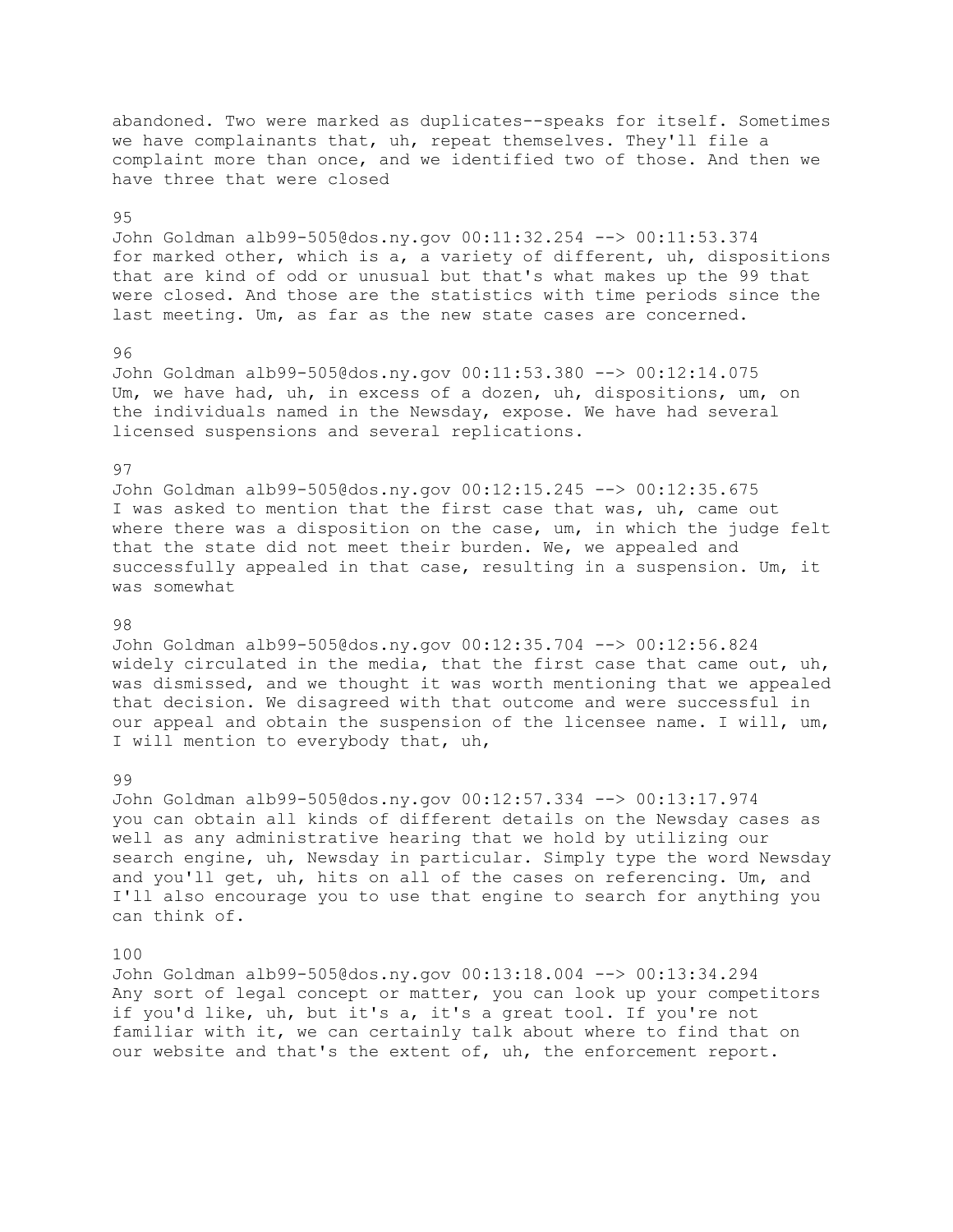101 Sandra Erickson 00:13:38.915 --> 00:13:39.575 You're on mute, Duncan. 102 Duncan MacKenzie 00:13:42.575 --> 00:13:43.115 Thank you. 103 Duncan MacKenzie 00:13:45.094 --> 00:13:47.584 Thank you, John. Does anyone have any questions for John? 104 Duncan MacKenzie 00:13:50.435 --> 00:13:55.205 All right, I'm not seeing any, so thank you. All right, our processing report with Emily Lupe, please. 105 Emily Lupe 00:13:57.604 --> 00:14:18.604 Good afternoon. Included in the materials you were provided is a report of the number of current real estate licenses for January of 2021 and January of 2022. The report groups licenses into broker and branch office licenses and salesperson licenses. The totals are listed by county. 106 Emily Lupe 00:14:18.609 --> 00:14:34.504 The 2021 numbers include only licensees and do not include those licensees whose licenses may have expired, but were covered by Executive Order 202.11, which allowed individuals licensed by the Department of State to extend the expiration of their license during the State of Emergency. And, that concludes the Processing report. 107 alb99-505@dos.ny.gov 00:14:35.854 --> 00:14:36.724 Processing. 108 Duncan MacKenzie 00:14:38.524 --> 00:14:39.754 Thank you, Emily. Does anyone 109 Duncan MacKenzie 00:14:39.784 --> 00:14:48.244 have any questions for Emily? Alright. Seeing on that, thank you, Emily. The educational report, please, by Marcella Rose. 110 Marcella Rose alb99-505@dos.ny.gov 00:14:49.804 --> 00:15:00.904 Good afternoon. In consideration of the COVID-19 pandemic, a new

regulation went into effect on December 7, 2021.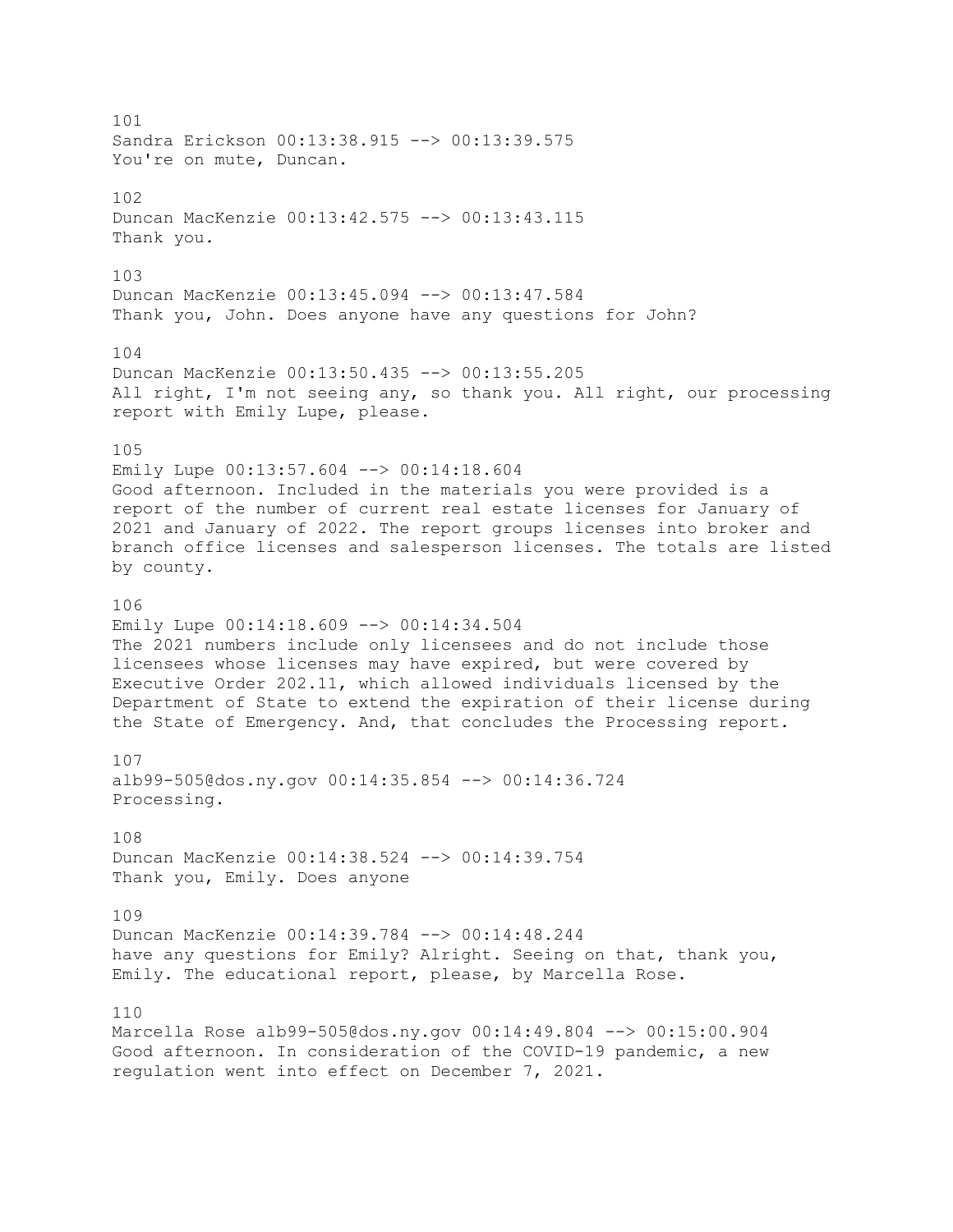111 Marcella Rose alb99-505@dos.ny.gov 00:15:00.909 --> 00:15:20.674 Section 159.1 allows schools approved by the department to offer qualifying and continuing education versus virtually the live remote programs, subject to reasonable restrictions. This is significant for schools approved to offer the real estate qualifying courses 112 Marcella Rose alb99-505@dos.ny.gov 00:15:22.060 --> 00:15:34.235 for education as it allows for the schools to now apply for live distance education delivery method. This concludes my report. Thank you. Are there any questions? 113 Trisha Ocona 00:15:55.020 --> 00:15:57.895 I have a question. This is Trisha Ocona, good morning. In the past, in order to do distant learning, you had to be Arello approved. Is that still or has that been eliminated as part of the approvals to do distant learning? 114 Marcella Rose alb99-505@dos.ny.gov 00:15:58.885 --> 00:16:16.165 You do need an ARELLO approval for asynchronous courses, which are computer based, and they do not happen at the same time. Um, the instructor is not live with the students, but for live distance. 115 Marcella Rose alb99-505@dos.ny.gov 00:16:16.194 --> 00:16:29.364 Education that's synchronous education where, even though they're separated, they're, there's live technology where they're using video and audio at the same time. So that 116 Trisha Ocona 00:16:29.364 --> 00:16:29.604 That. 117 Marcella Rose alb99-505@dos.ny.gov 00:16:29.604 --> 00:16:32.064 That is not. You're welcome. 118 Duncan MacKenzie 00:16:34.854 --> 00:16:36.414 Any other questions from Marcella? 119 Duncan MacKenzie 00:16:38.784 --> 00:16:42.384 Thank you very much. The examination report, please, by Shannon Maguire.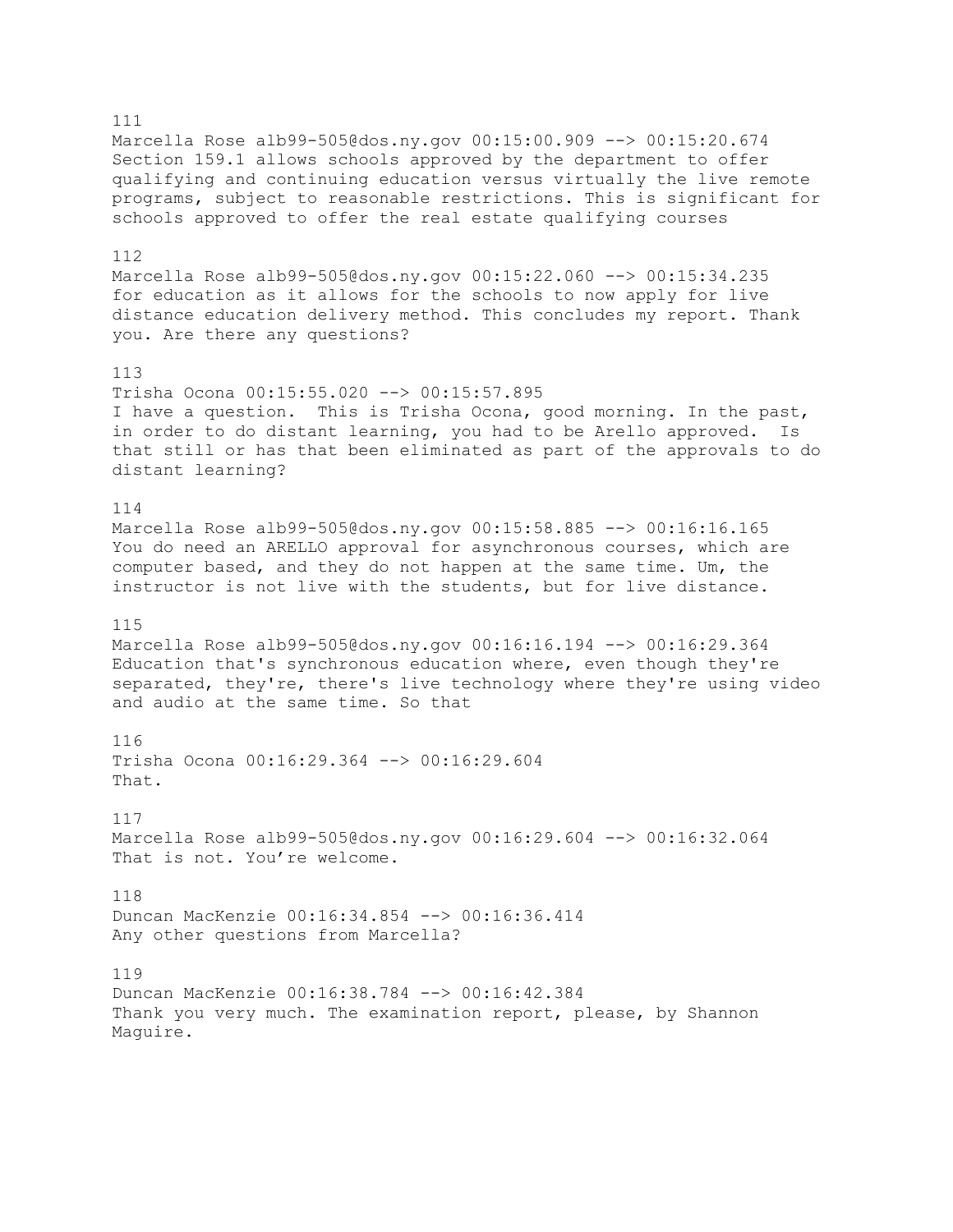120 Shannon Maguire 00:16:44.274 --> 00:16:59.694 Good afternoon. The following examination statistics cover the period of January through December 2021. The real estate salesperson exam was administered to 25,575 applicants with a pass rate of 52%. 121 Shannon Maguire 00:17:00.595 --> 00:17:09.775 The real estate broker exam was administered to 1,984 applicants with a pass rate of 58%. Thank you. 122 Duncan MacKenzie 00:17:12.053 --> 00:17:14.813 Thank you, Shannon. Does anyone have any questions for Shannon? 123 Duncan MacKenzie 00:17:18.265 --> 00:17:22.944 We'll move onto new business. Legislative update with Dave Mossberg. 124 David Mossberg 00:17:24.235 --> 00:17:38.665 Good morning. Sorry, good afternoon everybody. So, on in December, I'm sure most of the board is aware, the governor signed nine new fair housing bills into law that had 125 David Mossberg 00:17:39.504 --> 00:17:48.954 Implemented various changes, including, uh, requirements for implicit bias training, increasing fees and fines 126 David Mossberg 00:17:49.374 --> 00:18:10.374 Things for standardizing operating procedures for a broker. So, what I was going to explain today was, um, the purpose of some of these bills and also, to the extent that I can, about the effective dates 127 David Mossberg 00:18:10.380 --> 00:18:31.255 of those bills. All, but one of them, were signed with an approval memo that contains a chapter amendment, which means that the bill that was signed by the Governor is not the final bill and that's not what the final law is going to be. So, if at any point, anyone has any questions, you know 128 David Mossberg 00:18:31.554 --> 00:18:46.494 Feel free to interrupt and let me know. So, the first bill from the prior session was 538 B that required licensees to receive something that the legislature specifies which is 129

alb99-505@dos.ny.gov 00:18:46.494 --> 00:18:47.334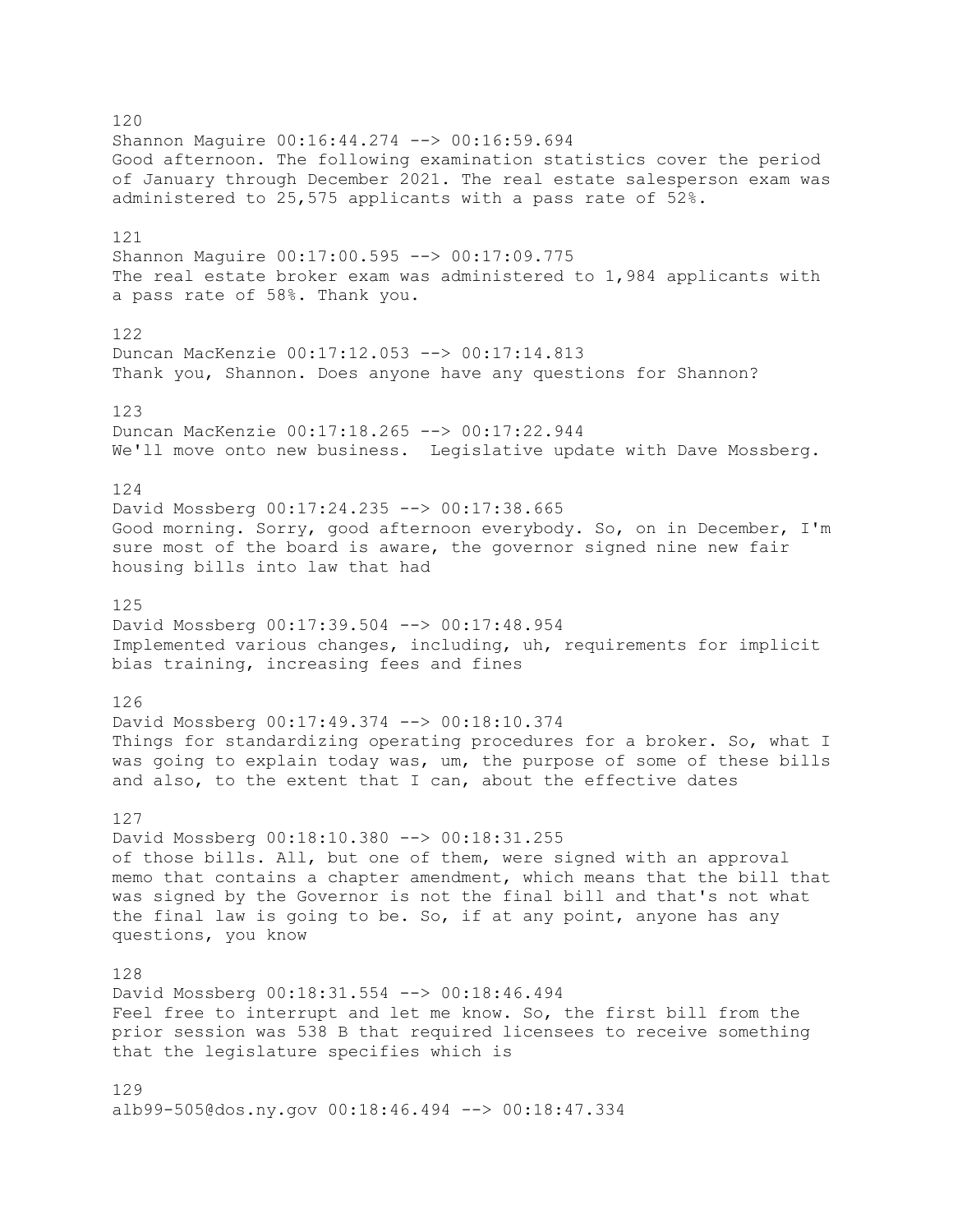130 David Mossberg 00:18:47.724 --> 00:18:52.674 Implicit bias training. It was originally set to take effect 131 David Mossberg 00:18:52.704 --> 00:19:07.524 On the 180th day after the Bill was signed in December. That Bill was approved with a chapter that would extend that effective date to nine months, as opposed to 180 days and 132 alb99-505@dos.ny.gov 00:19:07.974 --> 00:19:08.154 And. 133 David Mossberg 00:19:08.154 --> 00:19:13.704 it also provided a definition of the term implicit bias to be used in the statute. 134 alb99-505@dos.ny.gov 00:19:13.944 --> 00:19:14.274 That. 135 David Mossberg 00:19:15.534 --> 00:19:34.944 The chapter for that bill is chapter 7769. I just checked a little while ago, according to the Senate's website, it passed both houses, but it's not yet been delivered to the Governor. So, therefore, it's neither the chapter nor the original. 136 David Mossberg 00:19:34.979 --> 00:19:56.124 are in effect. The second bill was in the last session, 945 B, that would increase the statutory fine with a provision that 50% of those funds go to a special allocated fund to basically administer fair housing programs 137 David Mossberg 00:19:56.364 --> 00:20:16.944 and to come back for discrimination issues. The original law was supposed to take effect 60 days thereafter. The chapter was going to accelerate that by dropping the 60 day to 30 day. That chapter in the current session is 7, 7, 2, 8. 138 David Mossberg 00:20:17.515 --> 00:20:37.675 Again, I just checked recently today, that bill has passed both houses, but it's not yet been delivered to the Governor so, therefore, it hasn't been signed. The third bill from the last chapter was 215 7

a, that one changed the statutory definition of office managers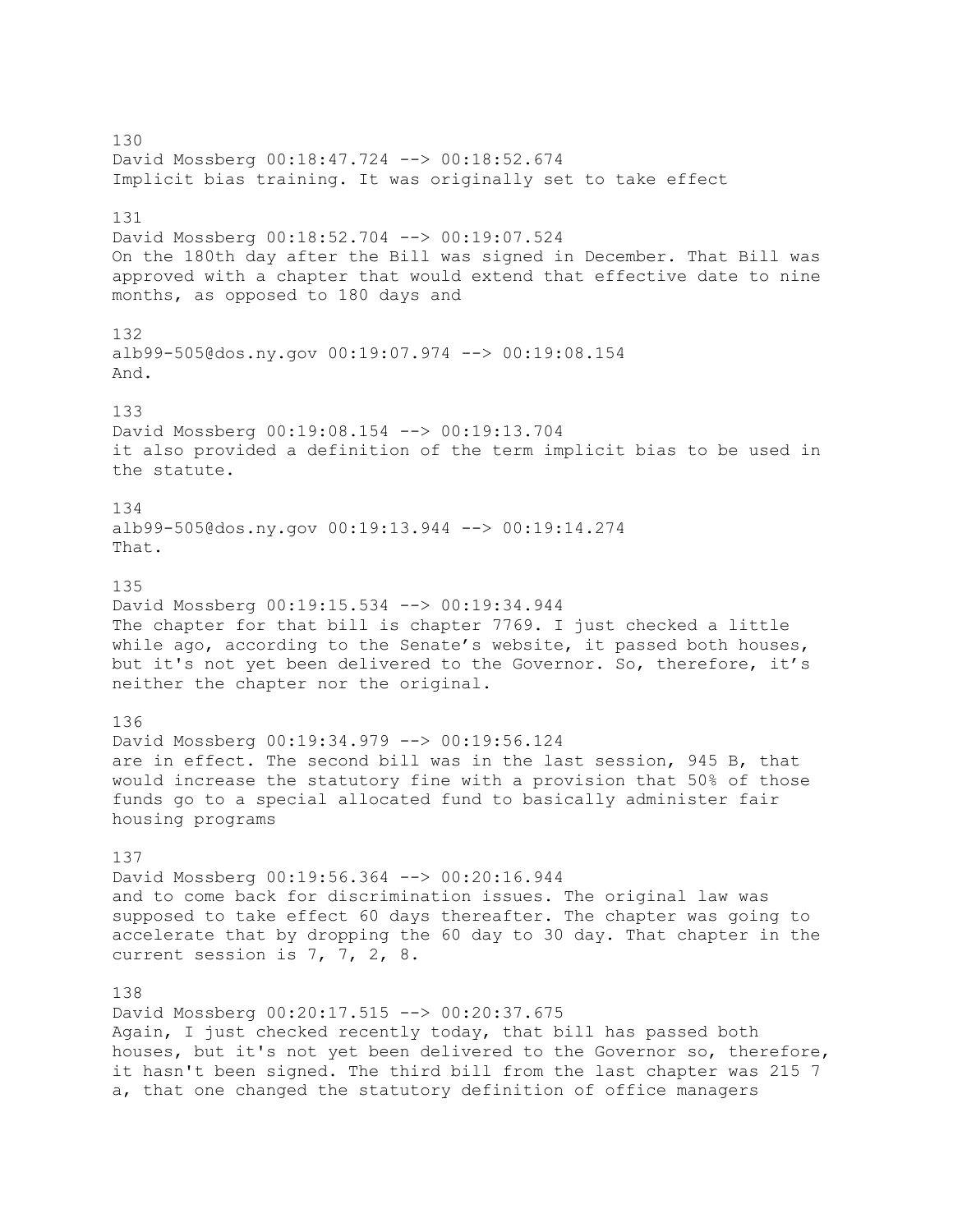139 David Mossberg 00:20:38.635 --> 00:20:59.545 to require sensibly that the managers have 2 years of experience prior to becoming the designated office manager, for example, and also specifies clearly that the office manager, though, really for all practical purposes, is the salesperson is not the salesperson for 140 David Mossberg 00:20:59.604 --> 00:21:20.664 provision requirements for issues involved in that office. That bill was actually the only bill that didn't come with a chapter. So, therefore, it became effective immediately once it was signed by the Governor in December. So, anyone who's looking at, for example, the current 141 David Mossberg 00:21:20.729 --> 00:21:35.904 statutory provision, which is New York Real Property Law, Section 440, the definition of office manager from that bill is now in effect. It's been in effect since December 21st when the Governor first signed that bill. 142 David Mossberg 00:21:39.685 --> 00:21:40.045 The. 143 alb99-505@dos.ny.gov 00:21:40.045 --> 00:21:40.495 The next. 144 David Mossberg 00:21:40.495 --> 00:22:00.055 bill from the last session was 797 a, which required additional education, different than implicit bias, which was the prior bill I discussed. This one discusse or requires 145 David Mossberg 00:22:00.235 --> 00:22:21.355 specific training on cultural competency. Um, there was a chapter proposed to bring the effective date for that one from 9 months. The chapter also defined cultural competency to be used in the statute 146 David Mossberg 00:22:21.384 --> 00:22:41.334 as understanding cultural norms, preferences, and challenges within the community. As of today, that bill has passed both houses, but it's not yet been delivered to the government for signature. The chapter is current bill S770, but that's not yet in effect. 147 David Mossberg 00:22:43.254 --> 00:22:50.034 The next bill...sorry uh, the next bill was, um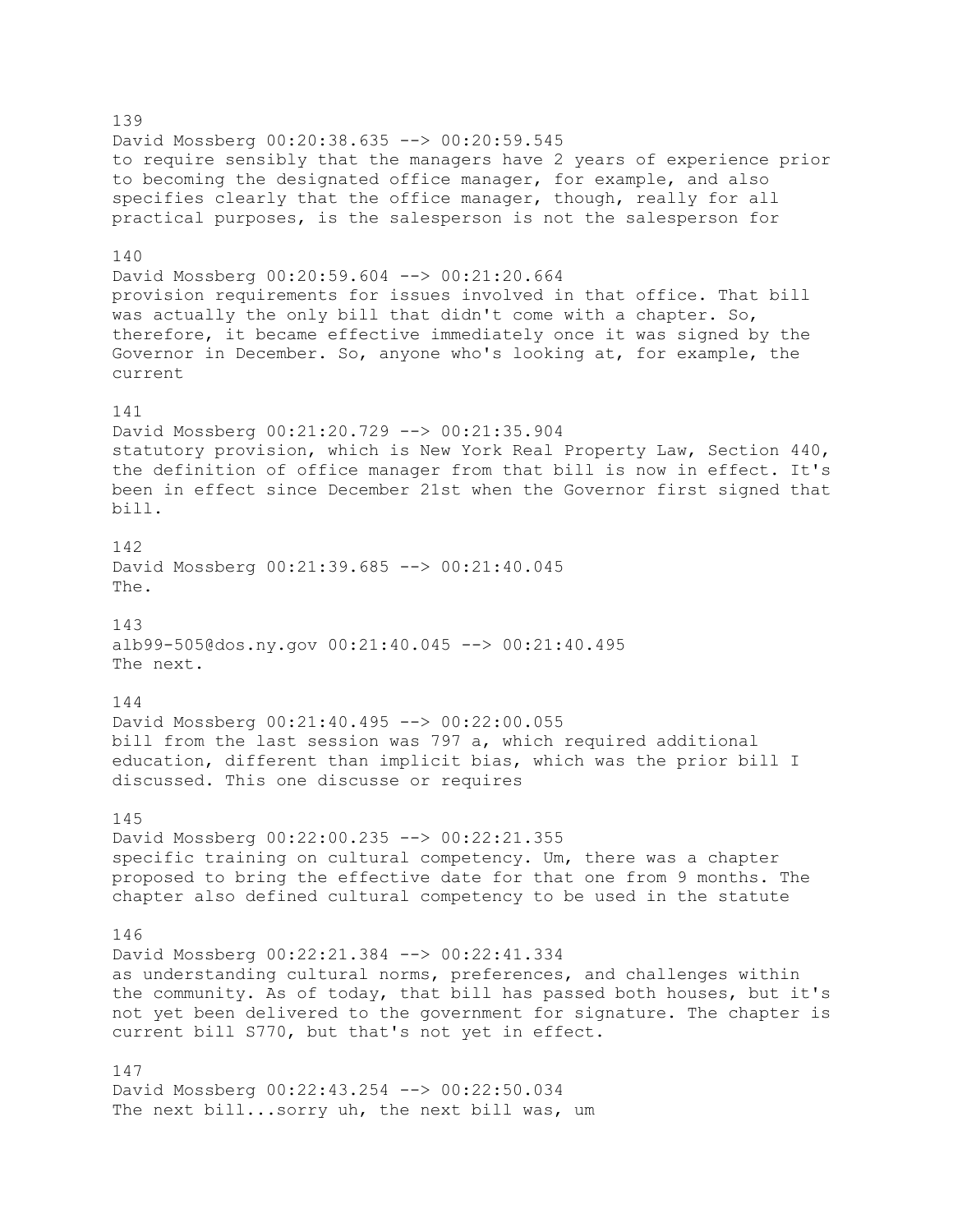148 David Mossberg 00:22:52.494 --> 00:23:13.524 2132 B, from the last session, which required, uh, special fair housing, uh, training on the initial application for salespeople and brokers. Basically increased the training for brokers to 152. 149 David Mossberg 00:23:13.555 --> 00:23:34.675 Increased the education for sales to 77 hours with 6 hours in fair housing training. It also included faculty for the schools to create affirmation, basically confirming that the appropriate 150 David Mossberg 00:23:34.680 --> 00:23:35.040 education is taught. 151 David Mossberg 00:23:38.635 --> 00:23:45.295 So, that bill was again subject to a chapter amendment. 152 David Mossberg 00:23:47.694 --> 00:24:04.764 The chapter is somewhat technical in what it changed, but as of today, that chapter for that bill has passed both houses but hasn't yet been delivered to the Governor and it's currently under Bill 7, 7, 3, 0. 153 David Mossberg 00:24:08.574 --> 00:24:09.684 Next bill was from the last session. 154 alb99-505@dos.ny.gov 00:24:09.684 --> 00:24:10.374 It was. 155 David Mossberg 00:24:11.394 --> 00:24:14.214 In 21, 3, 3 a, that one added 156 alb99-505@dos.ny.gov 00:24:14.484 --> 00:24:14.694 And. 157 David Mossberg 00:24:16.104 --> 00:24:28.254 increased the licensing fees to become a broker and salesperson by \$30 for the broker and \$10 for the salesperson. The interesting thing about that bill, is that bill was originally 158 David Mossberg 00:24:28.259 --> 00:24:28.649 Originally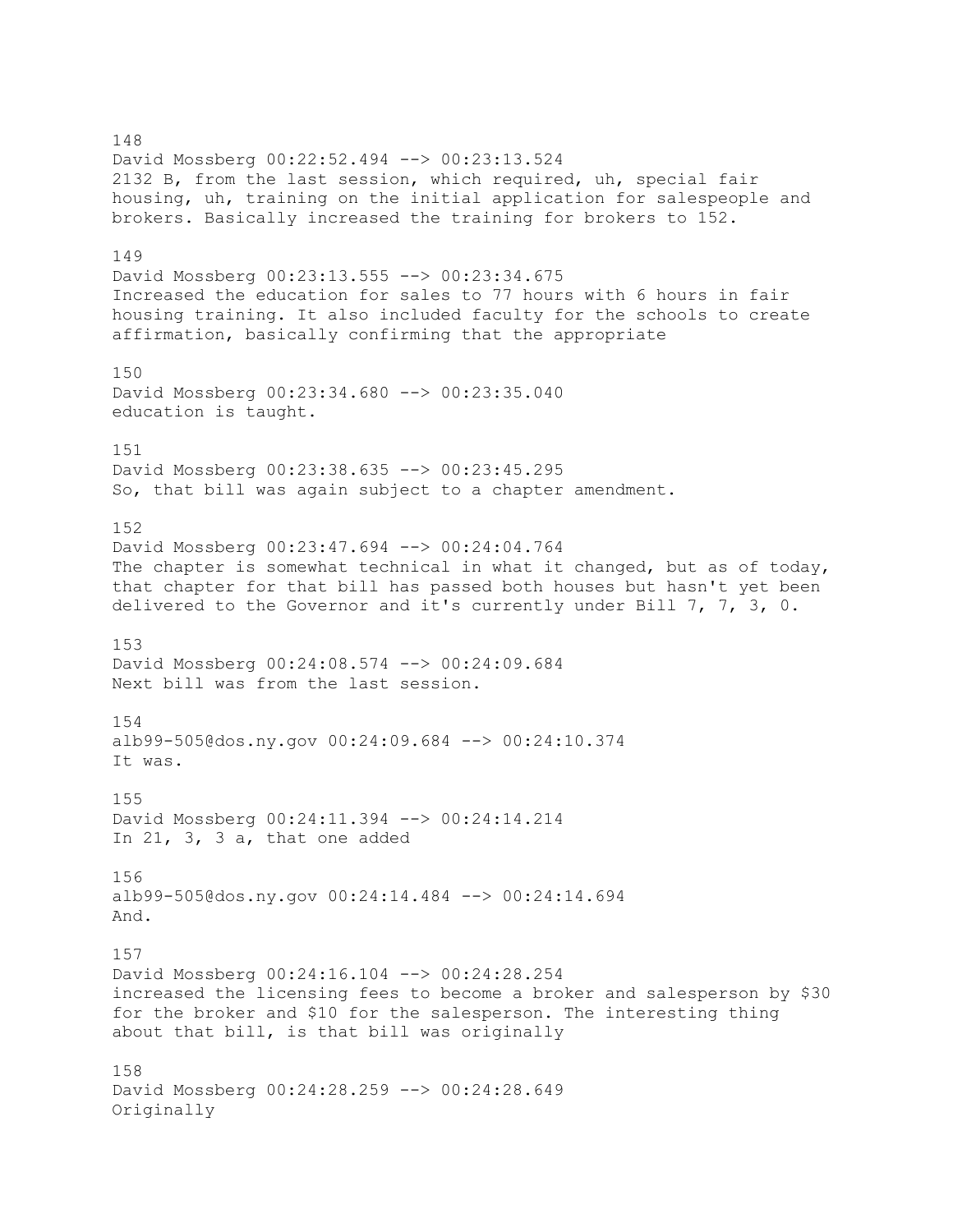159 David Mossberg 00:24:31.284 --> 00:24:51.114 upposed to go into effect upon signing, which would have been back in December 2021. The proposed chapter for that bill only changed the effective date to a date that is actually already passed. The, the effective date for the chapter has passed. 160 David Mossberg 00:24:52.554 --> 00:25:13.284 And, according to the website, did pass both houses, but hasn't yet been delivered to the Governor for signature yet. Um, so, in order to sort of give meaning to either the original or the chapter, we, because the original bill is still 161 David Mossberg 00:25:13.404 --> 00:25:34.524 technically law, we waited until the chapter was supposed to go into effect before actually increasing the statutory surcharge--the statutory increase. And, so it currently, I believe, it's on our website. There's a notice that those fees have increased, and it defensively really pursuant to the original 162 David Mossberg 00:25:34.530 --> 00:25:38.035 bill, not pursuant to the chapter. The chapter hasn't been delivered. 163 David Mossberg 00:25:41.635 --> 00:25:56.455 The next bill is, uh, Senate bill 538 B, um, again required implicit bias training on part of broker and salespeople renewals. 164 Duncan MacKenzie 00:25:56.455 --> 00:25:57.175 You know. 165 David Mossberg 00:25:57.865 --> 00:25:59.095 The original bill from the 166 Jodi DeLollo 00:25:59.095 --> 00:25:59.515 Hello. 167 David Mossberg 00:25:59.515 --> 00:26:01.315 last session had an 180-day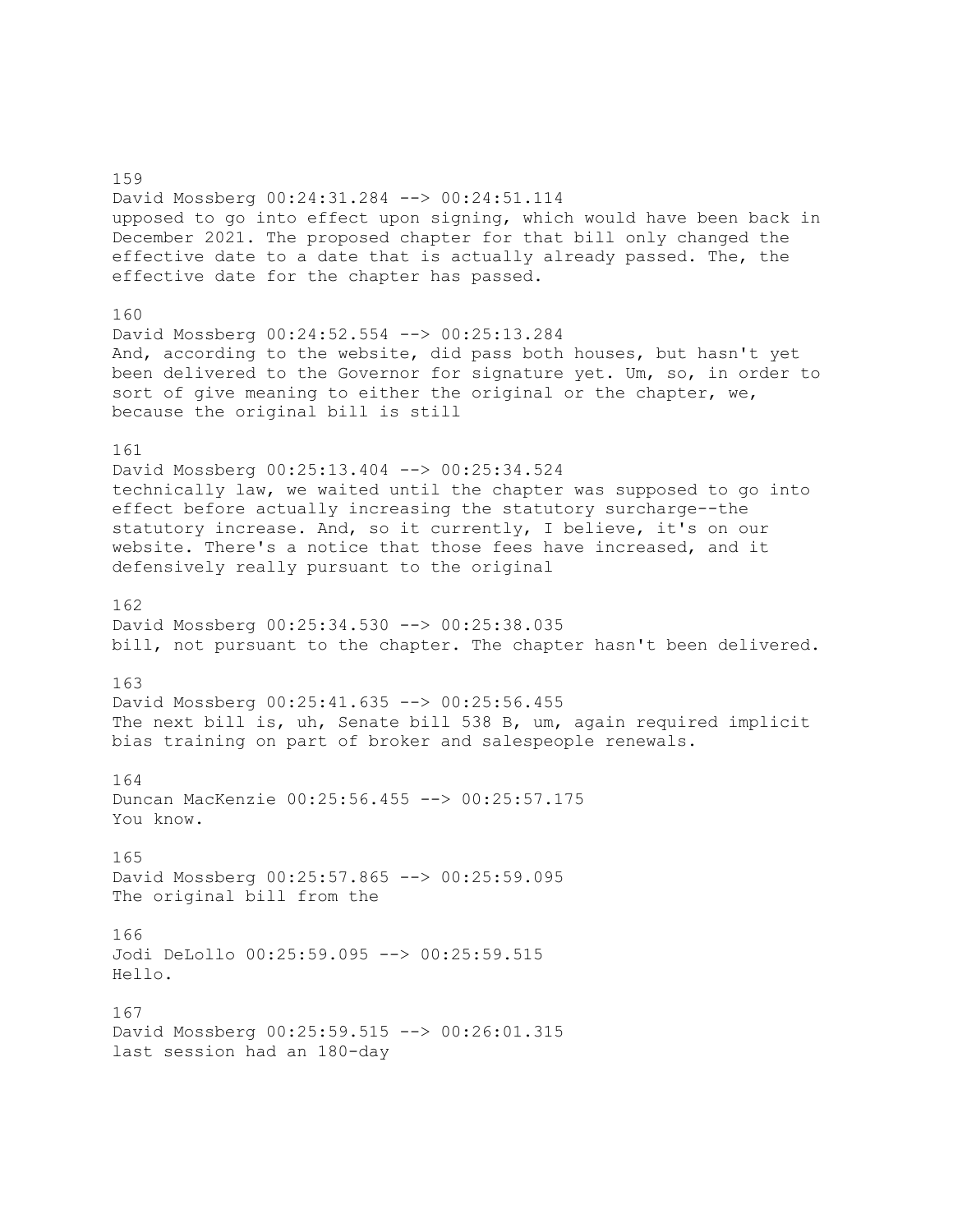168 David Mossberg 00:26:01.344 --> 00:26:22.464 effective date that was subject to a chapter amendment; chapter amendment is under Senate bill, 7769. As of today, passed both houses but hasn't yet been delivered to the Governor, not yet. Um, the next bill, which is related to 169 Jodi DeLollo 00:26:22.469 --> 00:26:22.919 Do you. 170 David Mossberg 00:26:24.054 --> 00:26:43.614 I guess item C under new business, relates to standard operating procedures for real estate brokers. That bill required, in part, that real estate brokers adopt certain standardized operating procedures, file them with the Department of 171 David Mossberg 00:26:43.644 --> 00:27:04.764 State, um, those specific procedural requirements was or possibly subject to amendment by regulation of the Department of State for public hearing. That bill is subject to a chapter. The chapter is Senate bill 172 David Mossberg 00:27:04.794 --> 00:27:25.914 7729. When I last checked earlier today, according to website, it indicates it has only passed the Senate. So, it obviously it hasn't been provided yet for signature. The key parts of that provision would be that, unlike the original, 173 alb99-505@dos.ny.gov 00:27:25.944 --> 00:27:26.484 A bill. 174 David Mossberg 00:27:26.694 --> 00:27:47.064 a bill that required the broker essentially file those standard operating procedures with the Secretary of State's office. It implemented differently by requiring the brokers to basically affirm on renewals that they have these standard operating procedures and make those standard operating procedures publicly available for members of public by posting the same on their website. 175 David Mossberg 00:27:47.094 --> 00:28:08.214 So, it will no longer be required that they have to be filed with the Department, um, it still allows for amendment but it would require, unlike some of the other regulatory provisions, that we do at the Department, that in order to do it, it requires a public hearing first, to hear basically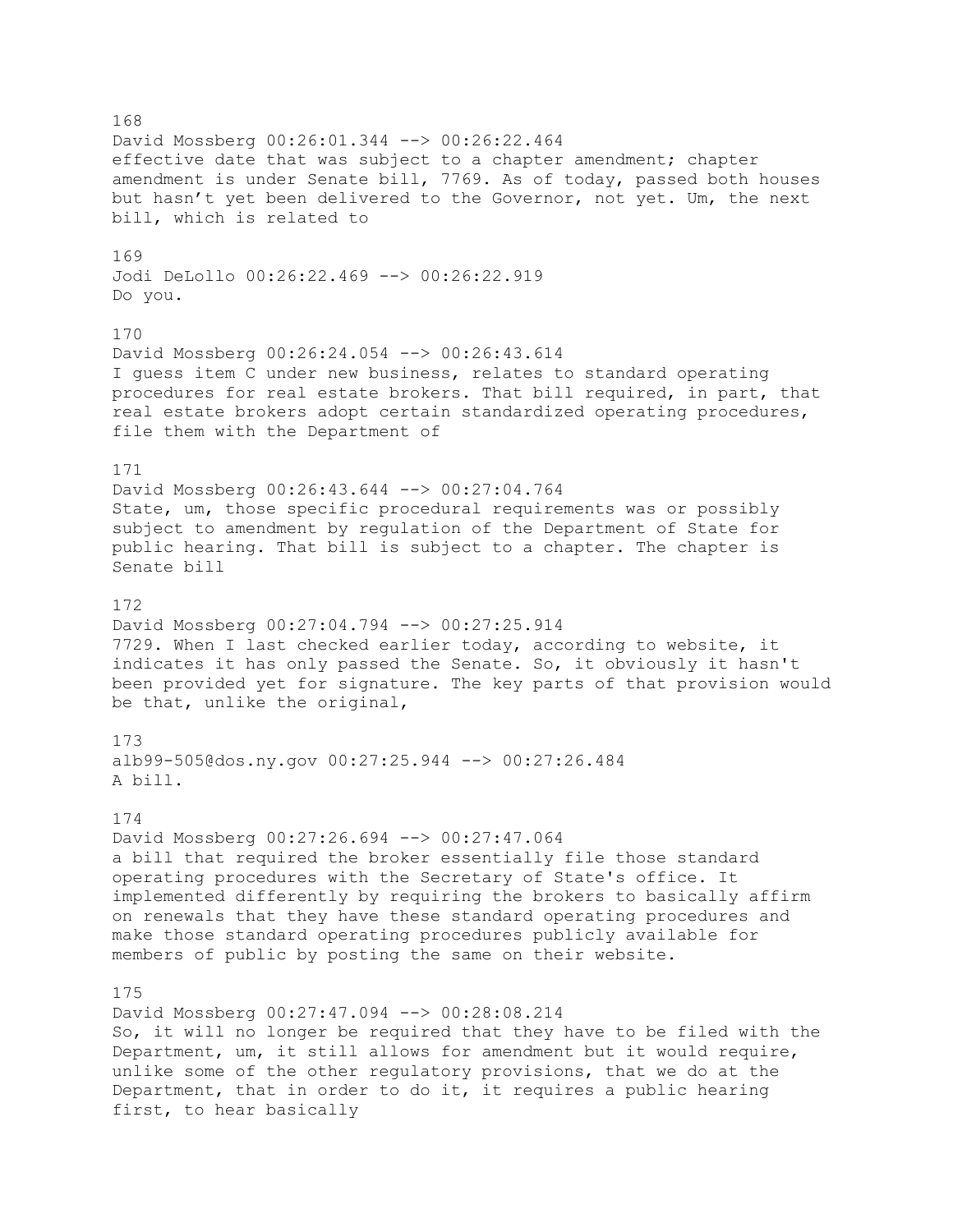176 David Mossberg 00:28:08.244 --> 00:28:15.954 public comment before the proposal, and then even go through the normal regulatory process. 177 David Mossberg 00:28:20.124 --> 00:28:40.644 The interesting thing with that bill, to some degree, is that it is currently law that the brokers are required to develop standardized procedures with respect to specific enumerated provisions that the original bill outlined, but it just, under the chapter, doesn't require that it be 178 David Mossberg 00:28:40.675 --> 00:29:01.795 filed with the Department of State. So, and obviously because the chapter isn't signed, and we don't have a mechanism for an enforcement at the Department currently, as it stands, I can't imagine there'd be a situation where there would be like an enforcement action 179 David Mossberg 00:29:01.824 --> 00:29:22.944 taken by the Department. However, I've spoken to some practitioners. It's my understanding that some in the industry have already went through and created these standardized procedures because the existing law, which is an interesting issue, I think, for, you know, 180 David Mossberg 00:29:22.949 --> 00:29:43.614 practitioners and private practice, perhaps for civil liability, but for Departmental liability, obviously, they can't file it with the Department because there's no filing system yet, and, under the chapter, that's not designed to be part of a final proposal. So, as I said, 181 David Mossberg 00:29:44.274 --> 00:29:52.734 that one, the only person, then it hasn't yet been delivered to the Governor so I can't really speak to timing or effective dates or anything like that. 182 David Mossberg 00:29:54.354 --> 00:30:04.494 That is the update, um, with respect to the legislative proposals right now. If anyone has any questions, please let me know. 183 Duncan MacKenzie 00:30:05.754 --> 00:30:08.304 Thank you, Dave. Any questions for, for Dave?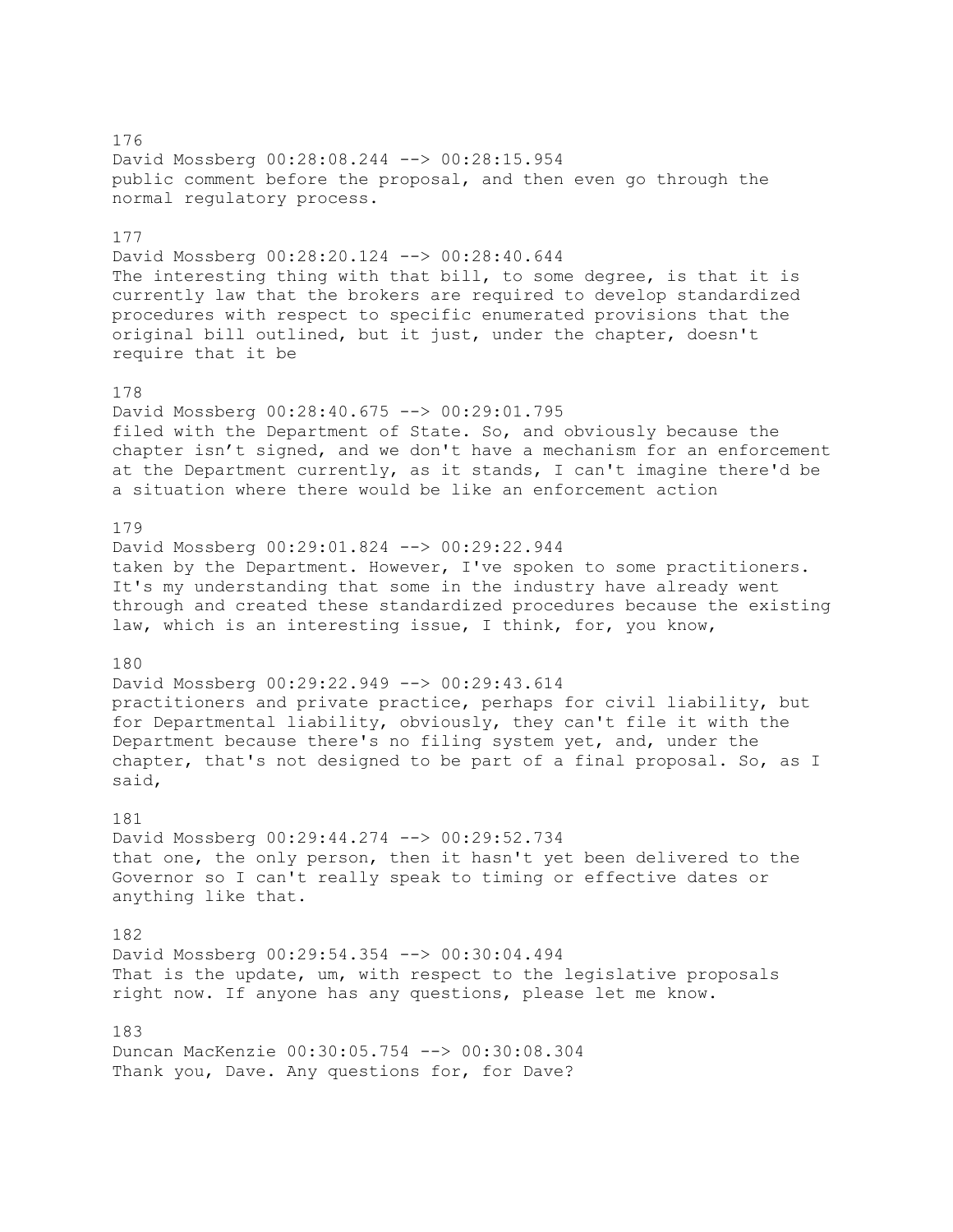Neil Garfinkel 00:30:09.264 --> 00:30:15.114 David, Neil Garfunkel. With respect to the cultural competency bill and the addition of 185 Neil Garfinkel 00:30:15.204 --> 00:30:35.484 a definition, is the Department of State going to provide any further guidance? My concern is that when we teach fair housing, we talk about the idea that everyone should be treated equally regardless of any protected characteristic, and, um, it seems to me that that a class that focuses on cultural competency and, potentially, the 186 Neil Garfinkel 00:30:36.269 --> 00:30:52.194 differences amongst various groups is potentially problematic and that it goes against what we're trying to accomplish when we, when we talk about fair housing. So, I would hope that that we'd have clarity as to what we're trying to accomplish with respect to that bill and that class. 187 David Mossberg 00:30:53.124 --> 00:30:57.414 Well, I would say, certainly, you know, where the legislature has provided a 188 David Mossberg 00:30:57.444 --> 00:31:18.564 clear statutory definition, you know, obviously we're bound by that clear statutory definition. I don't disagree that, you know, the department has a role toward clarity where there's ambiguity and I think we would be able to do that in the course curriculum and the approval and, you know, all of the materials provided 189 David Mossberg 00:31:18.570 --> 00:31:19.615 Hello. 190 Jodi DeLollo 00:31:19.615 --> 00:31:20.425 Material. 191 David Mossberg 00:31:20.965 --> 00:31:23.035 when providers teach this course. 192 David Mossberg 00:31:25.644 --> 00:31:38.934 But I think, you know, at this point, considering all these chapters are pending, it would be a little bit premature to speculate on like

184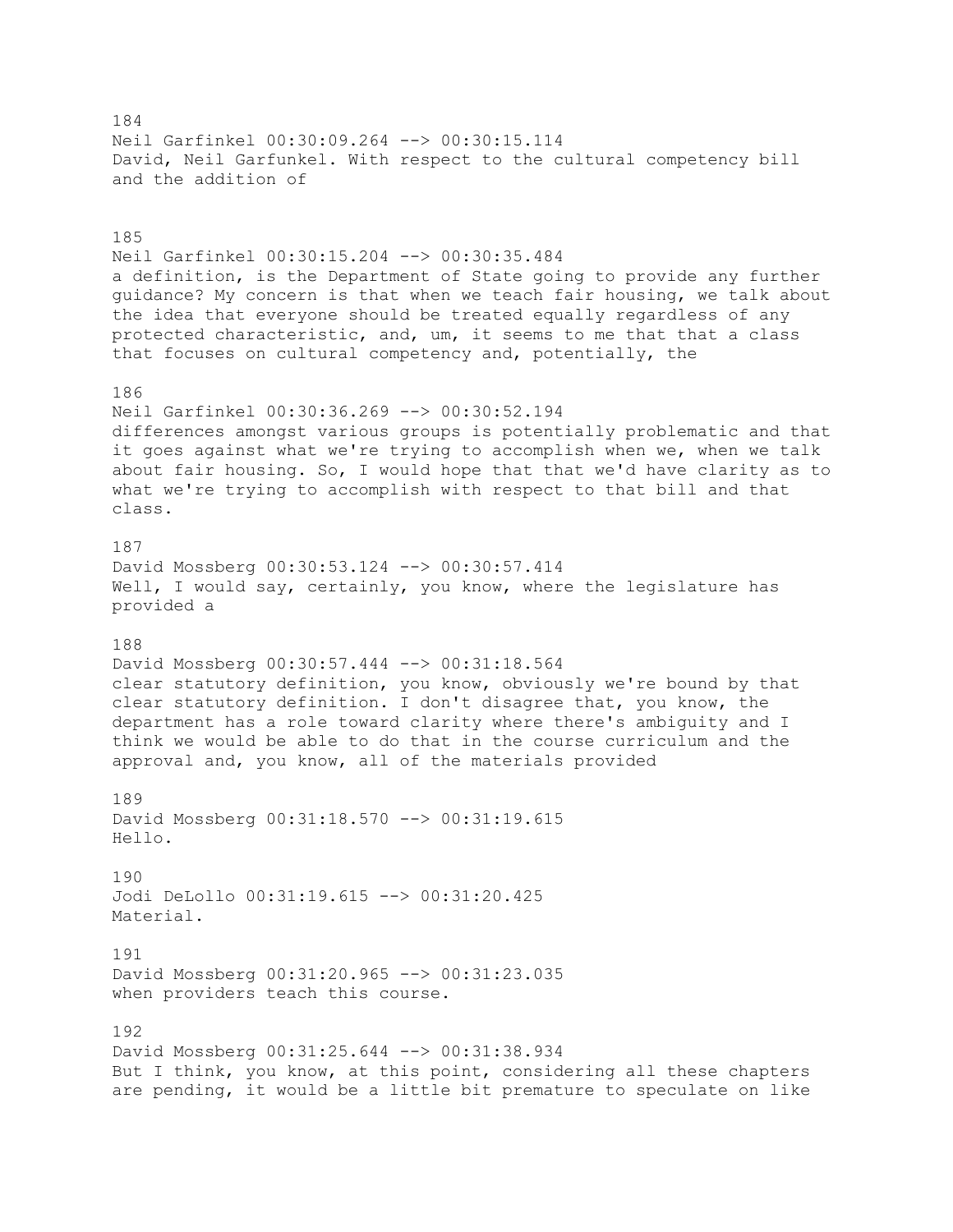how we might address that, but I definitely agree that I think that that is a valid point. 193 Neil Garfinkel 00:31:39.384 --> 00:31:40.374 I thank you, David. 194 David Mossberg 00:31:40.854 --> 00:31:41.094 Sure. 195 Duncan MacKenzie 00:31:43.674 --> 00:31:45.534 Any more questions for Dave? 196 Duncan MacKenzie 00:31:48.864 --> 00:31:51.354 Alright, thank you. We will move on. 197 Duncan MacKenzie 00:31:52.495 --> 00:31:53.335 License application fee increases. 198 alb99-505@dos.ny.gov 00:31:53.395 --> 00:31:54.205 Increases. 199 Jodi DeLollo 00:31:56.994 --> 00:32:06.504 Hi, good afternoon. So, um, thank you, Dave, for that comprehensive review of all the legislation. Um, as Dave mentioned, uh, one of the 200 alb99-505@dos.ny.gov 00:32:06.504 --> 00:32:06.864 Yes. 201 Jodi DeLollo 00:32:06.864 --> 00:32:17.784 pieces of legislation increases the licensing fees for brokers and salespersons. So that, um, increase did go into effect January 21st. 202 Jodi DeLollo 00:32:18.805 --> 00:32:38.905 You may, most of you may already be aware that the new fee for salespersons went up by 10 dollars. So, it's a 65 dollar fee. The broker and branch office applications went from 155 to 185 dollars. So, it's a 30 dollar increase and these increases 203 Jodi DeLollo 00:32:38.964 --> 00:32:44.724 apply to both initial and renewal applications. That's it.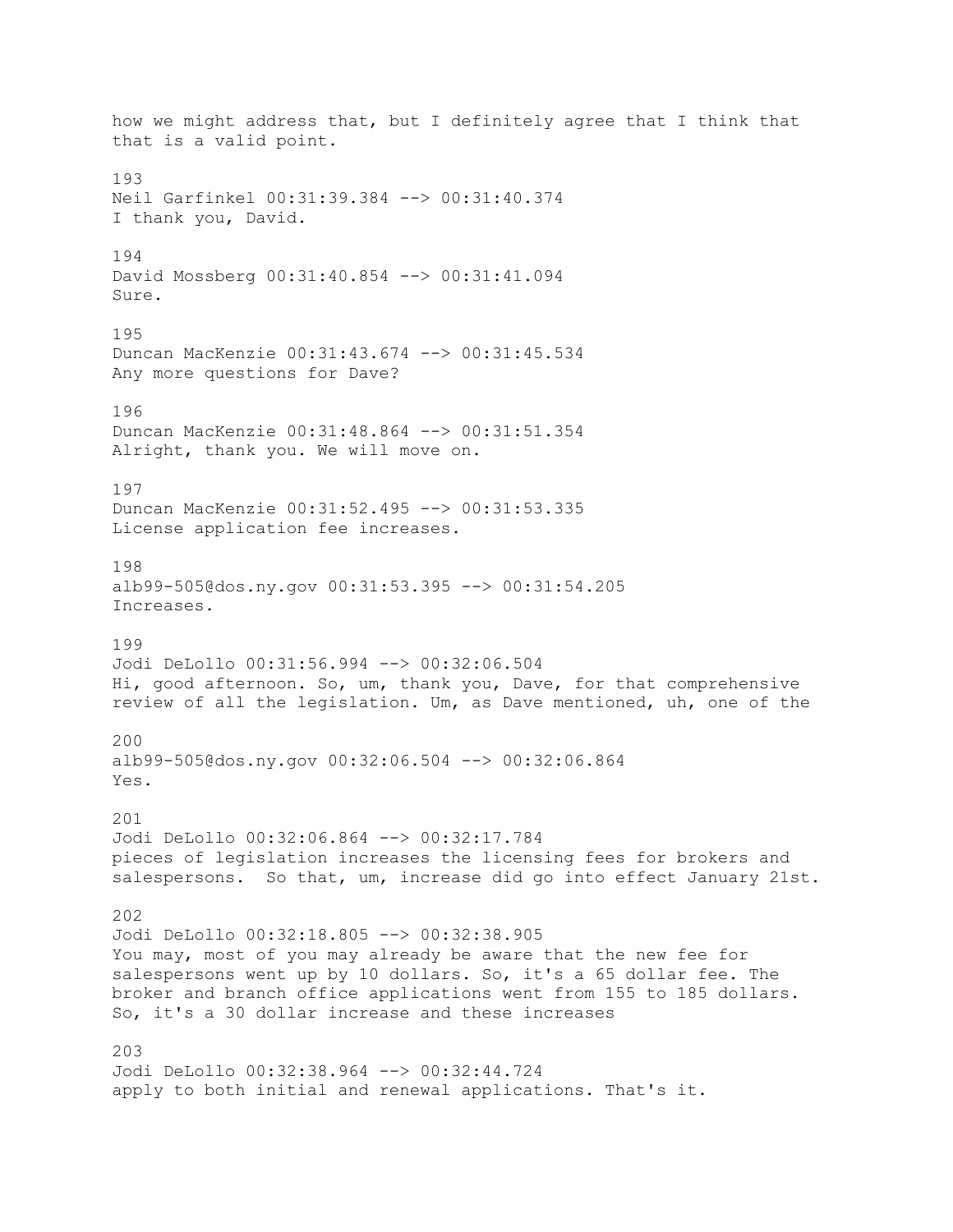204 Duncan MacKenzie 00:32:46.524 --> 00:32:57.144 Thank you, Jodi. Any questions for Jodi? Jodi, I just have a quick question. I thought I heard Dave say that it was a surcharge. Is it a surcharge or is it a fee increase? 205 Jodi DeLollo 00:32:58.074 --> 00:33:07.074 They well, it's, to us, it's a fee increase, but the additional, the additional cost is technically. 206 Jodi DeLollo 00:33:07.139 --> 00:33:15.864 I won't speak for Dave, but it's technically a surcharge for that money. Um, the additional money collected is 207 Jodi DeLollo 00:33:16.194 --> 00:33:25.194 to Be deposited into the anti-discrimination and housing fund used for testing. Dave, correct me if that's not accurate. 208 David Mossberg 00:33:27.924 --> 00:33:28.284 Yes, that's accurate. Okay. 209 David Mossberg 00:33:28.290 --> 00:33:49.435 So, it's basically the, there was the current fee, the statute added, the additional money that was added is being diverted by the department to the newly statutorily created fund. So, I referred to it as the surcharge because it's allocated. 210 David Mossberg 00:33:49.464 --> 00:33:50.694 by statute for something else. 211 David Mossberg 00:33:53.034 --> 00:33:53.514 212 Duncan MacKenzie 00:33:55.134 --> 00:34:10.013 Very good. It's very helpful. Thank you. Any questions for Jodi? Alright, thank you. Jodi, uh, we next have, uh, Denise uh, Tidings the, uh, oh, I'm sorry the standard operating procedures. That's Jodi again. 213 Jodi DeLollo 00:34:10.704 --> 00:34:13.194 Yeah, so that's me again. So.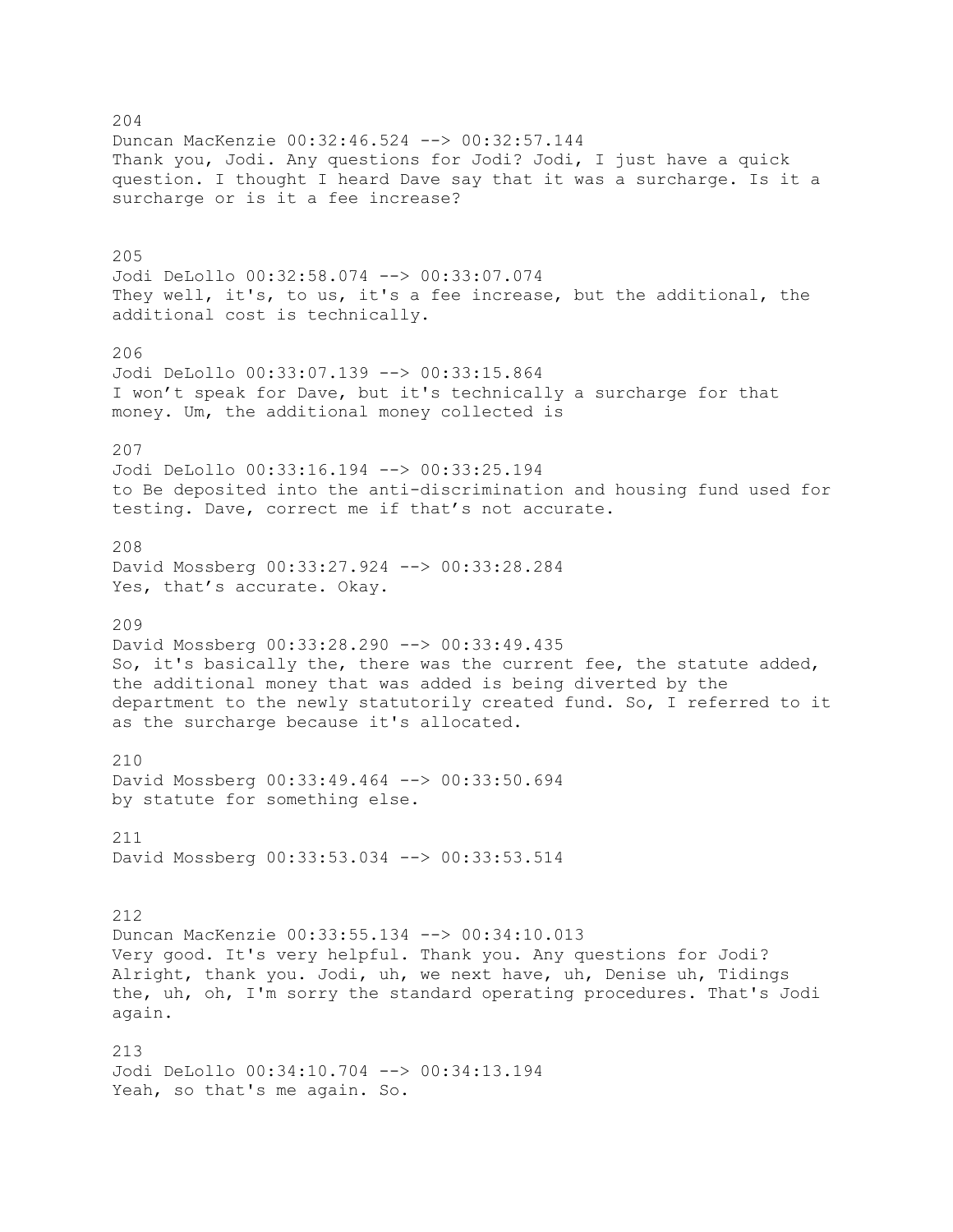214 Jodi DeLollo 00:34:13.524 --> 00:34:34.315 as Dave also mentioned, um, soon to be effective, we anticipate is that the brokers will have to establish standard operating procedures and part of the legislation leaves the department the option to file additional regulations. So. 215 Jodi DeLollo 00:34:34.560 --> 00:34:55.315 what we'd like to do is to form a subcommittee from, from the board members, form a subcommittee to discuss this legislation and make recommendations for any regulations that the department should consider that would be, you know, relevant. Um, so, we 216 Jodi DeLollo 00:34:55.974 --> 00:35:15.534 just wanted to ask if any of the board members were interested in serving on the committee, either let us know you can let us know now, or you can email Denise and I know I think Neil, you already, you know, Neil volunteered. So, anyone else that's interested. You don't have to. 217 Jodi DeLollo 00:35:17.274 --> 00:35:19.584 make a decision now, but if you can email Denise 218 Jodi DeLollo 00:35:21.865 --> 00:35:26.125 Um, that would be great. I don't know if you have any further questions. 219 Duncan MacKenzie 00:35:29.844 --> 00:35:30.744 Let's go ahead. Diane? 220 Diane M. Ramirez 00:35:31.074 --> 00:35:34.254 I was going to say, I'm happy to help on that committee if needed. 221 Jodi DeLollo 00:35:36.624 --> 00:35:37.044 Okay. 222 Jodi DeLollo 00:35:41.364 --> 00:35:49.494 Okay, and we could, um, perhaps get, um, someone from DOS as well. 223 Jodi DeLollo 00:35:51.474 --> 00:36:05.064 Um, but Denise can Denise after the meeting, if you can maybe send an email out to the board members. And then that way they can respond to you if they're interested provide your email address.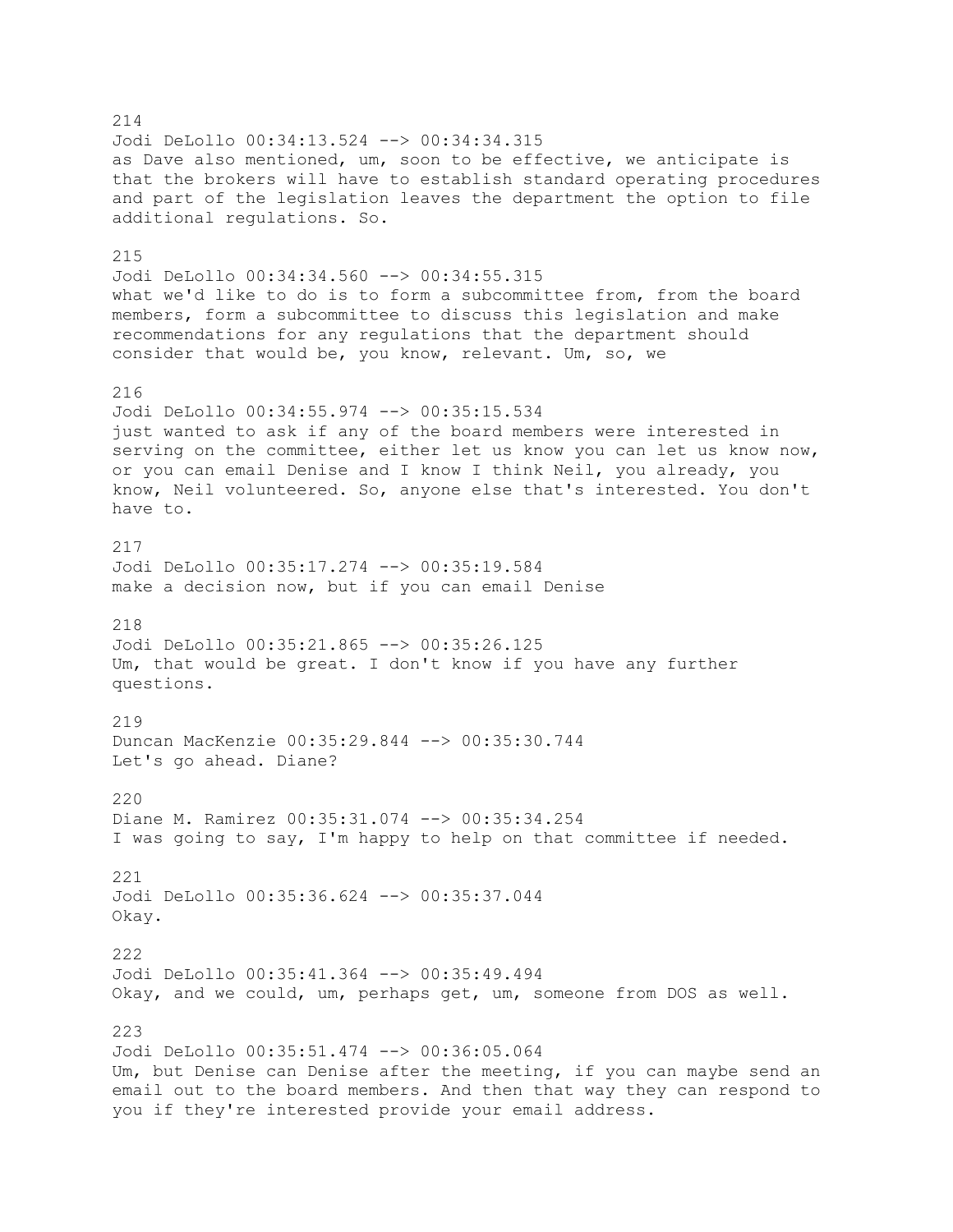224 Denise Tidings alb99-505@dos.ny.gov 00:36:05.064 --> 00:36:05.784 Will do. 225 Jodi DeLollo 00:36:08.754 --> 00:36:09.114 Thank you. 226 Duncan MacKenzie 00:36:11.304 --> 00:36:17.094 Are there any further questions for Jodi? All right, Denise, the next meeting date. 227 Denise Tidings alb99-505@dos.ny.gov 00:36:18.204 --> 00:36:31.524 Okay, um, so I want to announce the next meeting date, which will be Thursday, July  $21^{st}$  at 1 PM. If you find that you have any conflicts, please let us know sooner, rather than later. Um, as, you know, we like 228 Denise Tidings alb99-505@dos.ny.gov 00:36:31.590 --> 00:36:43.015 To achieve a quorum. And, if you have any topics that you'd like us to discuss at a future meeting, you can email that to me at any time. Thank you. 229 Duncan MacKenzie 00:36:44.665 --> 00:36:48.265 Thank you, Denise. Is there any other new business? 230 Neil Garfinkel 00:36:51.329 --> 00:37:11.604 Duncan, I apologize, I meant to ask Shannon earlier, I was just wondering if, um, if exams are back to full attendance. In other words, I know for a while the Department of State was limited on the amount of examinations they could offer and the locations. 231 Neil Garfinkel 00:37:12.479 --> 00:37:18.324 Way back to an opportunity for all those that want to take their test to be able to take them. 232 Shannon Maguire 00:37:20.094 --> 00:37:33.624 So, all locations are open and have been since August of 2020. Um, we are in the process of exploring increasing our capacity to get us closer to what we were before to accommodate the reduced capacities we continue 233 Shannon Maguire 00:37:33.654 --> 00:37:36.744 To offer additional exam dates at our exam locations.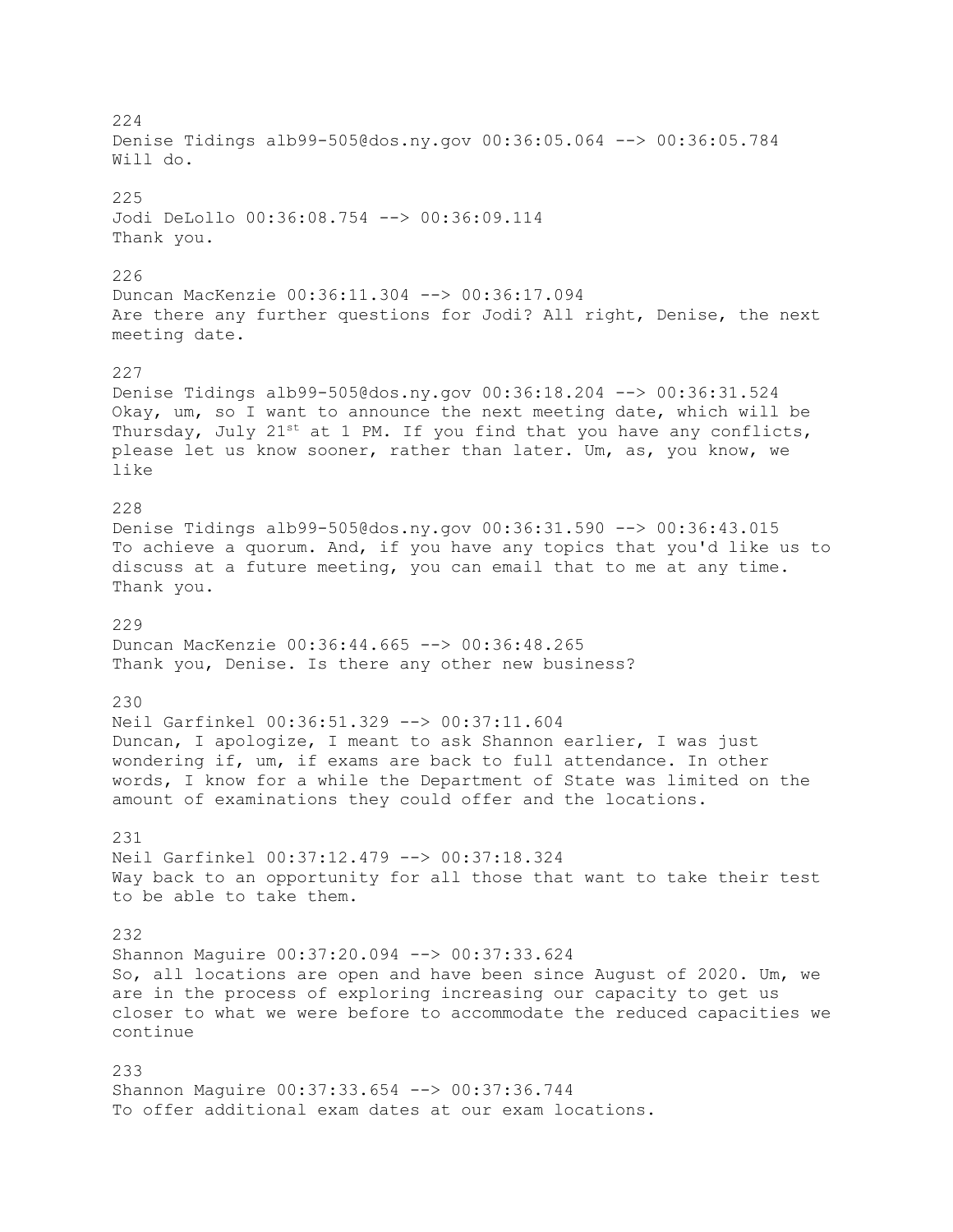234 Neil Garfinkel 00:37:40.674 --> 00:37:41.034 Okay. 235 Neil Garfinkel 00:37:42.715 --> 00:38:00.475 I'm sorry, Shannon, just based on the numbers. So, it looks like there were a lot of exams offered. How does that compare with previous periods if you know that? I'm just trying to get an idea of, you know, is there anything else that we could do to, uh, to give people who want to get tested an opportunity to do. 236 Shannon Maguire 00:38:02.215 --> 00:38:03.235 So, we are. 237 Shannon Maguire 00:38:03.264 --> 00:38:21.504 Right now, in New York City, giving all of our exams five days a week. So, we're using every opportunity that we have. We are looking to increase capacity, which will help the backlog in that area. We aren't seeing a backlog in the upstate regions, it's mostly, at this point, in the New York City and Long Island areas due to the reduced capacity. 238 Jodi DeLollo 00:38:24.774 --> 00:38:45.534 And I'll add, this is Jodi. I'll add to that. Um, so, as Shannon mentioned, we are increasing capacity, we added exam dates. We used to have the real estate exam, what, twice, 2 or 3 days a week in New York City. And now it's, you know, we're using, we're offering exam five days a week in the New York City. 239 Jodi DeLollo 00:38:45.565 --> 00:39:06.415 So, we were at less than half capacity during, you know, when we came back after Covid, we're increasing. That should be what, the end of March, Shannon, we discussed? We may be able to increase the capacity. One of our big and then we're going to go out from. We'll increase it a little bit and then increase it to 100. 240 Jodi DeLollo 00:39:06.714 --> 00:39:27.834 Move towards increasing it to 100%, but one of our biggest struggles, particularly in New York, is the individuals that, you know, book an exam and don't show up. That also interferes with our ability to, to reduce the wait time. 241 alb99-505@dos.ny.gov 00:39:27.865 --> 00:39:28.255 Time.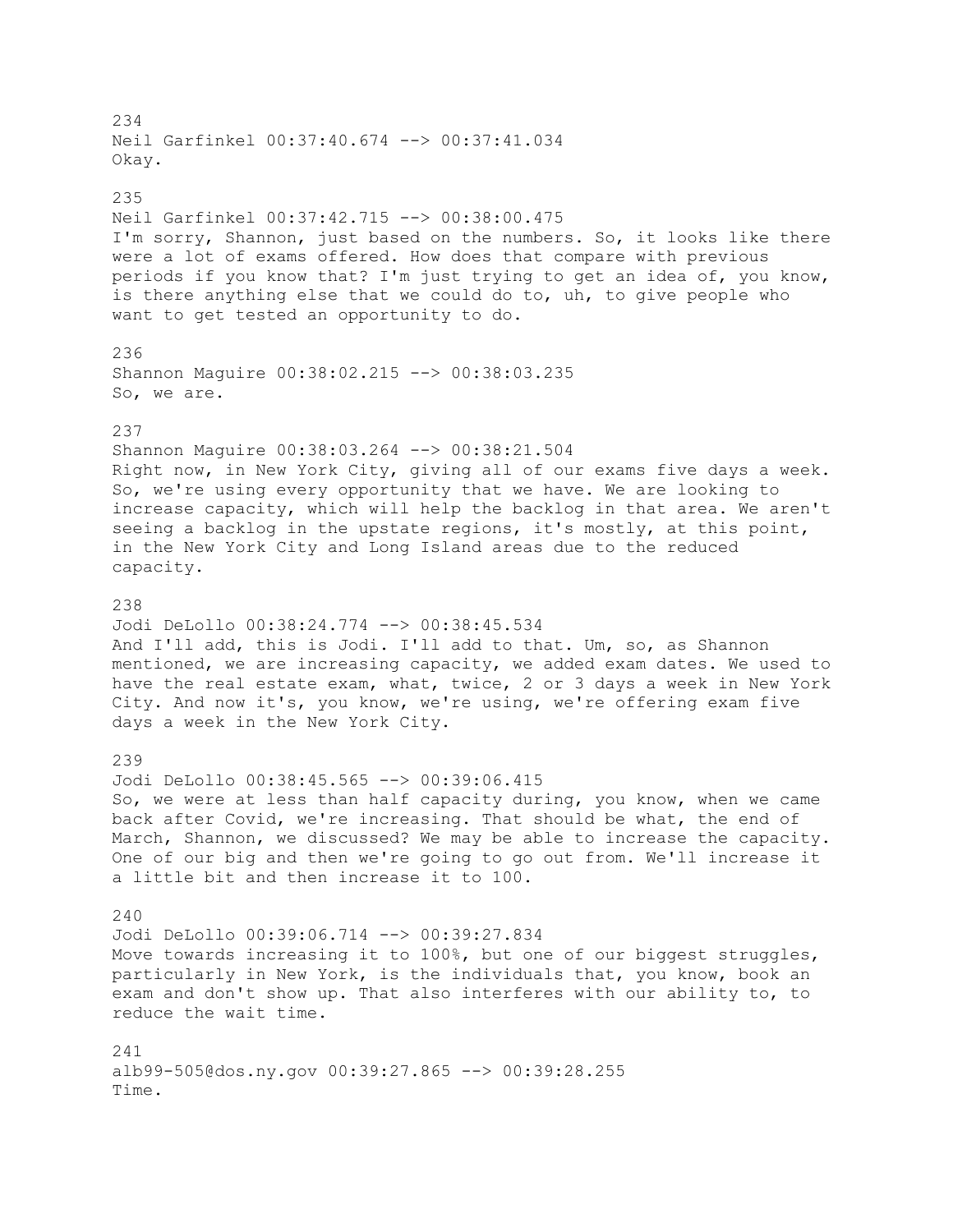242 Jodi DeLollo 00:39:29.215 --> 00:39:40.015 So, there's not, I don't know what more we can do on that side. Um, but, yeah, so increasing the capacities will definitely help. 243 Sandhya Espitia 00:39:42.805 --> 00:39:48.985 I just want to add if we need any help finding square footage and space in New York City, we're happy to reach out 244 Sandhya Espitia 00:39:49.014 --> 00:39:55.404 To our members and provide that. So, let us know if space is an issue. Uh, we're happy to support that. 245 Jodi DeLollo alb99-505@dos.ny.gov 00:39:57.474 --> 00:39:57.864 Thank you. 246 Neil Garfinkel 00:39:59.154 --> 00:39:59.844 Thank you, Jodi. 247 Jodi DeLollo 00:40:01.254 --> 00:40:01.524 Yeah. 248 Duncan MacKenzie 00:40:03.504 --> 00:40:06.534 Thank you. Is there any other new business to come before the board? 249 Duncan MacKenzie 00:40:09.834 --> 00:40:17.754 I'm seeing that there is a hearing. Now this meeting is adjourned. I'll move into the public hearing session. I'll turn it over to, you, Dave. 250 David Mossberg 00:40:19.554 --> 00:40:19.794 You. 251 David Mossberg 00:40:21.324 --> 00:40:40.884 Pursuant to New York Real Property Law, Section 442, paragraph 6, to the regularly scheduled meetings of the real estate board. The Department is required to hold three separate public hearings each year, one in New York, one in Buffalo, and one in Albany. 252 David Mossberg 00:40:41.159 --> 00:40:54.114 The purpose of these hearings is listening to members of public suggestions, comments, and observations about real estate practices.